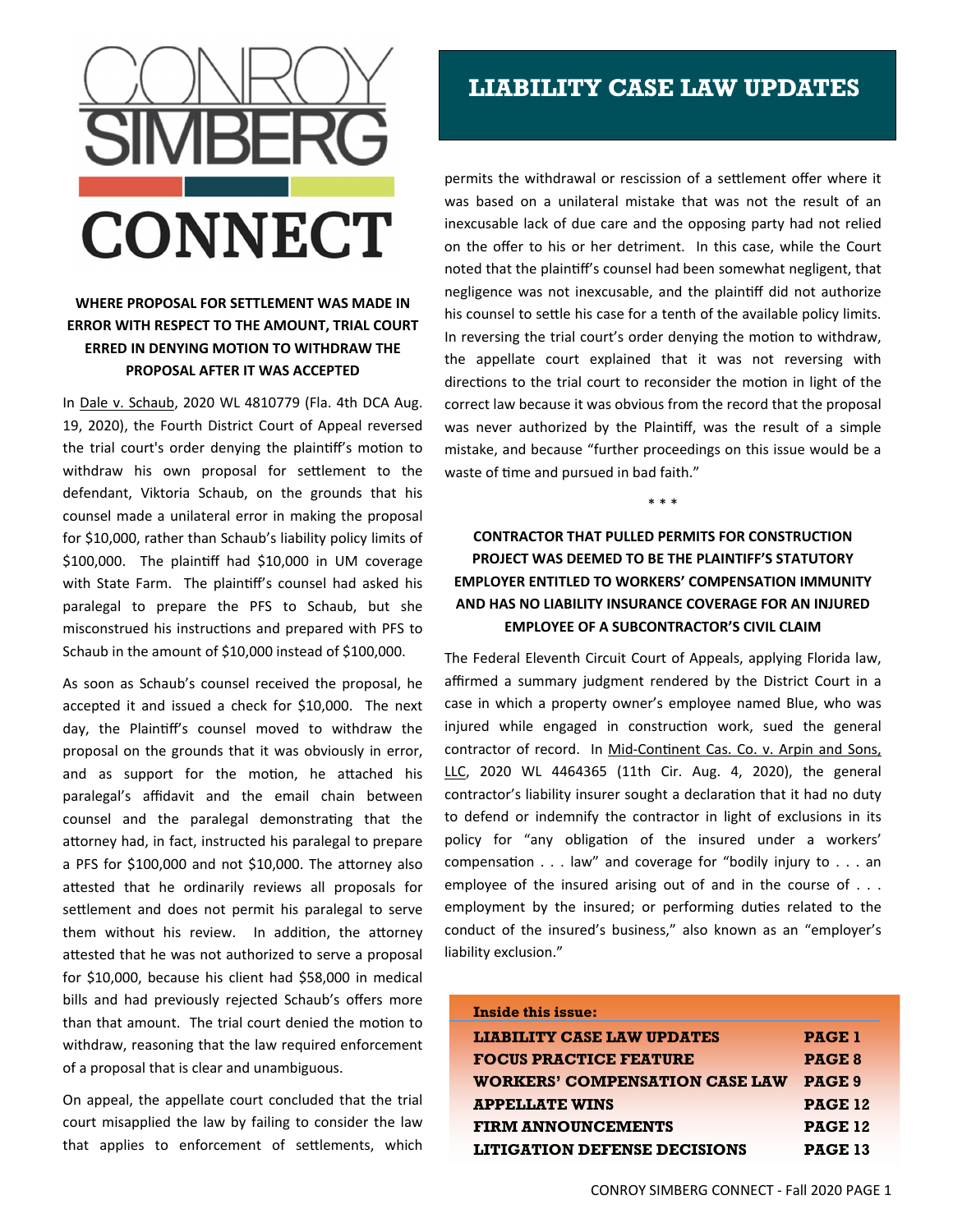## **LIABILITY CASE LAW UPDATES Continued**

In this case, Arpin, the "general contractor," was verbally hired to obtain construction permits for the Faith Deliverance Church (FDC), which was building housing. Arpin did not charge FDC, characterizing its services as "pro bono." Arpin had workers' compensation coverage and, as the general contractor of record, it was legally responsible for worksite safety and compliance. FDC'S pastor/owner of the property hired most of the subcontractors, and Arpin provided limited supervision. After Blue was injured, he sought and received workers' compensation benefits from Arpin's workers' compensation insurer, and he expressly represented in his petition that Arpin was his employer.

Several months after Blue's the accident, Arpin prepared and submitted an invoice to FDC in an effort to obtain a tax deduction for its work for FDC, a nonprofit institution. FDC acknowledged the "donation" in the amount of the invoice. It was undisputed, however, that Arpin never applied for or received any tax benefit relating to its work for FDC.

Blue sued Arpin in state court alleging that the contractor was negligently operated the construction site, specifically alleging that Arpin was the licensed general contractor for the project, charged with obtaining permits and performing all associated duties. Arpin sought liability coverage for Blue's claim, and its insurer, Mid-Continent (MCC) hired counsel to defend it under a reservation of rights. MCC then brought this declaratory judgment action in federal court seeking a determination as to the scope of its obligations to defend and indemnify Arpin in the state court litigation.

MCC moved for summary judgment, arguing that its workers compensation and employer liability exclusions applied, and that it had no duty to defend under the allegations of the state court litigation and no duty to indemnify Arpin in light of the undisputed facts of the case. The trial court granted MCC summary judgment, and Arpin and Blue appealed.

On appeal, Arpin and Blue argued that Arpin was not Blue's statutory employer under the workers' compensation law because MCC failed to demonstrate that Arpin actually undertook to provide construction services for FDC or that Arpin received any valuable consideration for doing so. According to Arpin and Blue, MCC did not demonstrate a contract between FDC and Arpin wherein Arpin agreed to act as FDC'S General Contractor. The appellate court disagreed, finding that although the Workers' Compensation act does not define the term "contractor," Florida courts have construed that term broadly to provide workers' compensation coverage to claimants. Pursuant to the case law, a licensed general contractor who obtains construction permits is deemed a "statutory employer" under the workers' compensation statute.

Arpin and Blue contended that because Arpin did not hire subcontractors, it did not "sublet" anything. However, the appellate court noted, whether Arpin hired the other contractors on the site was of no moment since Arpin, as a licensed general contractor who pulled the permits, assumed certain responsibilities attendant to the construction that rendered it ultimately responsible for the job, regardless of whether Arpin or FDC hired others to assist in the construction. Arpin had workers' compensation coverage for all the workers on the job and assumed some liability for worker safety. For these reasons, the Eleventh Circuit affirmed summary judgment in favor of MCC, finding that it owed Arpin no duty to defend or indemnify it in Blue's state court litigation.

## **HOTEL DID NOT OWE ITS GUEST A DUTY OF CARE TO ENSURE IT'S GUEST'S SAFETY OFF‐PREMISES BY VIRTUE OF ITS PROVISION OF A COMPLIMENTARY SHUTTLE SERVICE**

In Luckman v. Wills, 2020 WL 4341883 (Fla. 3d DCA July 29, 2020), the decedent, Luckman, was a guest at the Cheeca Lodge hotel in Islamorada, located on the east side of U.S. 1, a two-lane highway. The hotel offered its guests a complimentary shuttle to take them to, among other places, the Trading Post, a grocery store located on the opposite side of U.S. 1. The hotel also had a golf cart service to drive guests around the property, but golf carts were prohibited from traveling on public roads, other than to cross a road called Old Highway 1 in order to drop off and pick up guests on the east side of U.S. 1.

On the night of the accident, the decedent got into a golf cart, and once he was on, he asked the driver to take him to the Trading Post. Pursuant to hotel policy, he was dropped off near U.S. 1. While he was waiting to cross the road on foot, the decedent was struck by a car driven by Wills.

Before he died, Luckman sued the Cheeca Lodge for negligence, and his Estate was substituted as Plaintiff after he died. The Estate alleged that the Cheeca Lodge undertook a duty to transport Luckman in a reasonably safe manner and failed to warn him of the dangers of U.S. 1 when its employee dropped him off. The Lodge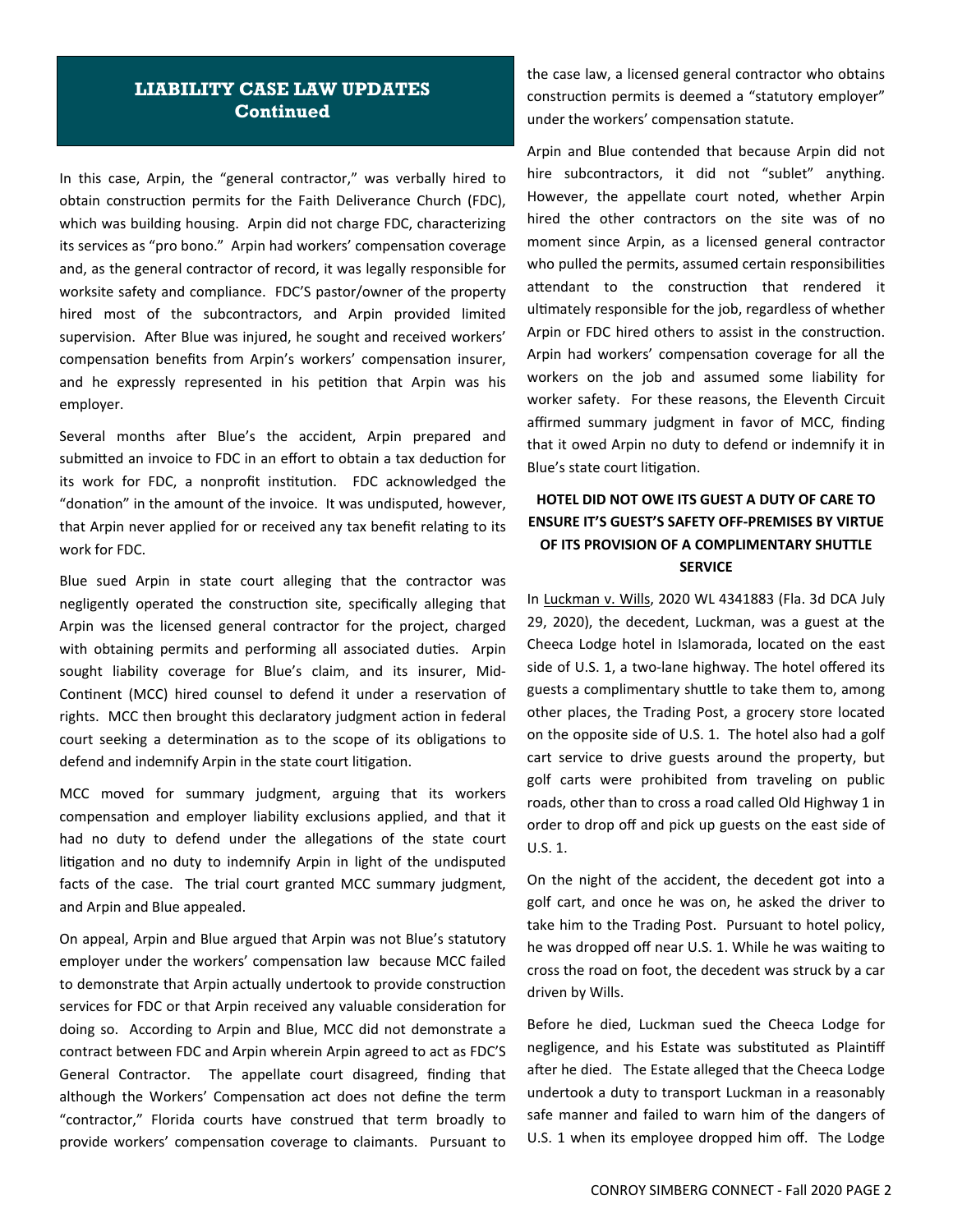moved for summary judgment on the grounds that 1) its conduct did not create a foreseeable zone of risk, 2) it owed its guests no legal duty to take them outside the property by golf cart, 3) it breached no cognizable duty owed to Luckman and 4) the danger of crossing busy U.S. 1 was open and obvious.

The Estate defended the summary judgment by filing the affidavit of its expert witness, Rick Swope, who it retained to testify in the field of accident reconstruction and forensic engineering. Dr. Swope attested that the Cheeca Lodge had greater knowledge of the danger of crossing U.S. 1 than did Luckman, and that it failed to use reasonable care in transporting him. The hotel moved to strike Swope's affidavit as unsupported by the facts and evidence, based on insufficient data, and filled with legal conclusions within the sole purview of the Court. The trial court struck the affidavit and granted the hotel summary judgment.

On appeal, the Third District noted that whether the hotel owed Luckman a duty of care was a legal issue for the Court. Whether the hotel created a foreseeable zone of risk that would give rise to such a duty was likewise a legal issue if the material facts are undisputed. In this case, it was undisputed that the hotel's golf carts are prohibited from traveling on public roads outside the Lodge property but could cross Old Highway 1 to drop off its guests, and the hotel's employee complied with this policy by dropping off Luckman at the edge of its property. Luckman then voluntarily chose to attempt to cross U.S. 1 to visit the Trading Post and, as a result, he was killed.

The Court found that Cheeca Lodge did not create a foreseeable zone of risk and owed Luckman no duty of care with respect to any potential danger attendant to crossing U.S. 1. Its duties to Luckman ceased when he disembarked from the golf cart. Because it owed him no duty, Luckman's death was not caused by the hotel's breach of a duty.

The Court also addressed the propriety of the Court's ruling striking Swope's affidavit, though not necessary to resolve the primary issue on appeal. The Court found that Swope's legal conclusions were properly stricken by the trial court because those issues were entirely within the province of the trial court and not appropriately part of an expert's opinion.

## **LIABILITY CASE LAW UPDATES Continued**

## **AN EXCULPATORY CLAUSE IN EMPLOYMENT AGREEMENT WAS NOT VOID AS AMBIGUOUS OR UNENFORCEABLE AS CONTRARY TO PUBLIC POLICY**

In Merlien v. JM Family Enterprises, Inc., 2020 WL 4198040 (Fla. 4th DCA July 22, 2020), the plaintiff was employed by AlliedBarton, a security company, when he was assigned to work as a security guard for JM, one of its clients, and he signed a waiver as a condition of his employment. The waiver provided that the plaintiff understood that Workers' Compensation would cover his work-related injuries and that the he waived any and all rights to make a claim, commence a lawsuit, or recover damages or losses from his employer's customers.

JM moved for summary judgment based on the waiver, and the trial court granted that motion. On appeal, the plaintiff first argued that the waiver was unenforceable as ambiguous. The Court disagreed, finding that the waiver was clearly limited to those injuries that are covered under AlliedBarton's workers' compensation coverage. The Court also rejected the plaintiff's argument that the waiver was unenforceable as violative of Florida public policy because the Workers' Compensation statutes permit negligence claims against a third-party tortfeasor such as JM. The Court recognized that Florida Statute section 440.39 permits such claims but does not mandate that a claimant pursue a third-party remedy. As such, the Court found, there was nothing in the waiver that contravened public policy, especially given that it was limited to negligence claims, and would not preclude the plaintiff from pursuing his legal remedies if a customer committed an intentional tort that fell outside the scope of Workers' Compensation. Since the plaintiff was not forced to sign the waiver and voluntarily agreed to it as a condition on employment. The waiver was limited in its scope and application and was entirely consistent with the policy behind workers' compensation law, which is to provide "the quick and efficient delivery of disability and medical benefits to an injured worker." Accordingly, the appellate court affirmed the summary judgment in JM'S favor.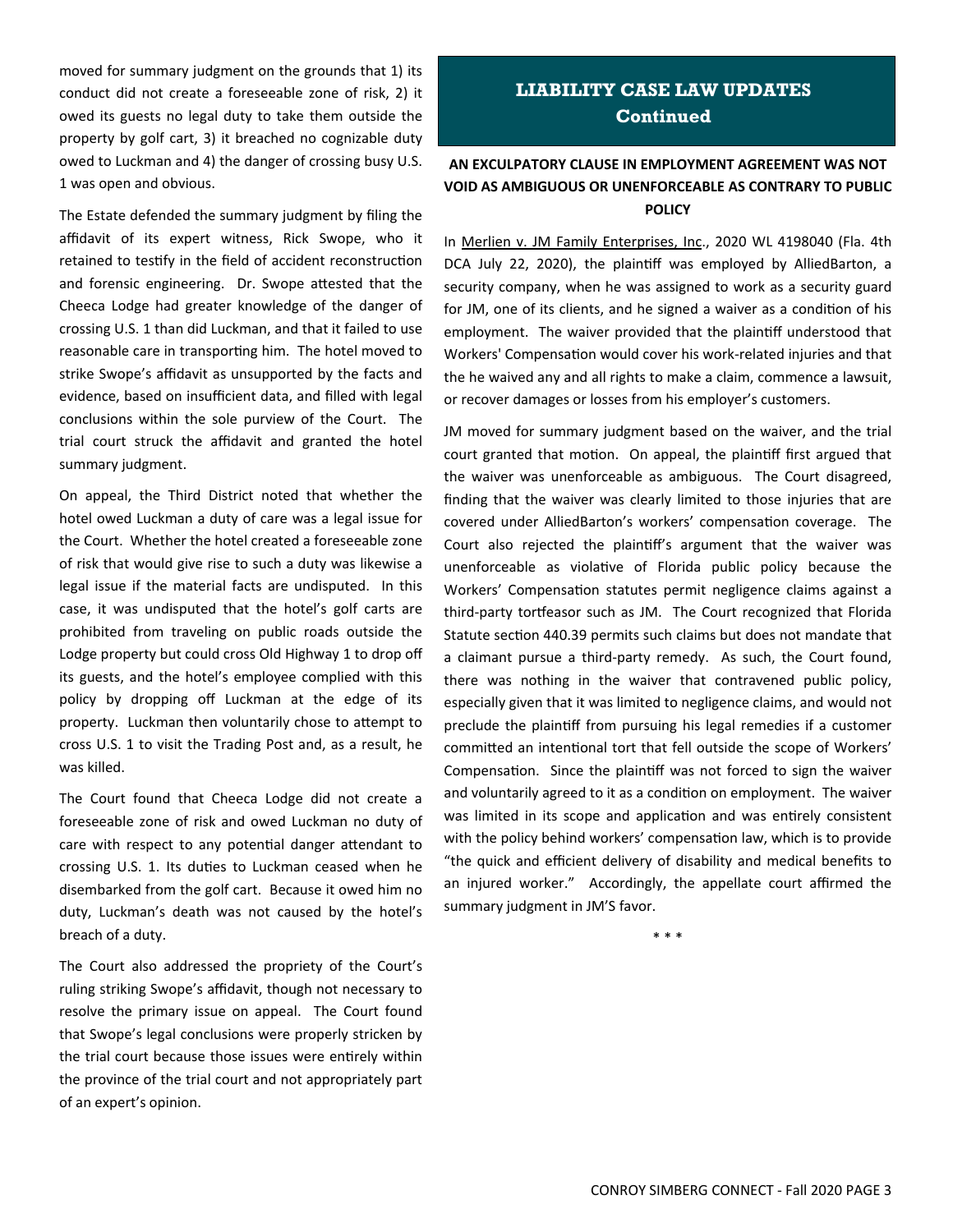## **LIABILITY CASE LAW UPDATES Continued**

## **FOURTH DISTRICT RULES THAT ONLY THE AMOUNT PAID BY MEDICARE IN FULL SETTLEMENT OF MEDICAL BILLS IS ADMISSIBLE AT TRIAL AND IF THE DEFENDANT DOES NOT SEEKK TO EXCLUDE THE GROSS AMOUNT OF THE BILLS FROM EVIDENCE, IT CANNOT THEREAFTER SEEK A REDUCTION OF THE VERDICT FOR PAST MEDICAL EXPENSES TO THE AMOUNT PAID BY MEDICARE**

In Matrisciani v. Garrison Property and Casualty Ins. Co., 298 So. 3d 53 (Fla. 4th DCA 2020), Matrisciani sued her UM insurer after she was injured in an accident. The jury awarded her a verdict for past medical expenses in excess of the amount paid by Medicare. After trial, the carrier sought to remit the verdict to the amount of Medicare's lien in addition to other setoffs. After the Court granted the motions for remittitur and setoff, Matrisciani recovered a judgment against Garrison for \$0, since the net award was less than the tortfeasor's liability coverage. The trial court also granted Garrison's motion for attorneys' fees based on a \$1,000 Proposal for Settlement it served on Matrisciani during the litigation.

On appeal, Matrisciani raised several issues, including the propriety of the trial court's order reducing her verdict by the amount of medical expenses in excess of what Medicare paid in settlement of the bills. The Fourth District reversed this ruling, finding that pursuant to its own precedent in Thyssenkrupp Elevator Corp. v. Lasky, 868 So. 2d 547 (Fla. 4th DCA 2003), the plaintiff should not have been permitted to introduce evidence of medical bills in excess of what Medicare paid in settlement of the bills, but once the gross amount was admitted without objection, under the collateral source rule, the verdict should not have been reduced on post-trial motions. Because Garrison did not move in limine to exclude the gross amount of the bills from evidence, it waived its right to any reduction of those bills after trial.

## **WHERE PERMISSIVE USER OF VEHICLE HAD AVAILABLE INSURANCE COVERAGE IN EXCESS OF THE \$500,000 THRESHOLD FOR LIMITING VEHICLE OWNER'S LIABILITY THE OWNER'S LIABILITY WAS CAPPED AT \$100,000**

In Walker v. Geico Indemnity Co., 295 So. 3d 829 (Fla. 4th DCA 2020), the Fourth District addressed the issue of whether a vehicle owner's stepson, a permissive user, had sufficient liability insurance coverage to cap the owner's vicarious liability at \$100,000. In this case, the driver, who was killed in an accident with the plaintiff, had \$250,000 in available coverage with Allstate, the owner's carrier, which paid the plaintiff its policy limits. GEICO, the driver's insurer, denied coverage for the claim on the grounds that the owner's vehicle was not an owned, non-owned, or temporary substitute vehicle under the policy, and that the vehicle was actually gifted to the driver by the owner.

The plaintiff argued that the vehicle owner's Allstate coverage of \$250,000 could not be used to both satisfy the owner's maximum liability and count toward the driver's combined policy limits. In that case, the driver would not have the requisite \$500,000 in combined coverage to satisfy Florida Statute section 324.021(9)(b), which provides that an owner's vicarious liability as owner of a vehicle involved in an accident is capped at \$100,000 if the permissive user of the vehicle has at least \$500,000 combined property damage and bodily injury liability.

The appellate court disagreed with the plaintiff's argument that the owner's insurance policy, which provided coverage for permissive users, could not count towards the driver's combined policy limits for purposes of the statutory cap. The Court reasoned that there was no language in the statute that would exclude coverage under the owner's policy from the calculation of available policy limits. In this case, the driver was actually insured under four (4) insurance policies and had a total of \$ 1,050,000 per person and \$ 1,950,000 per accident, well over the \$500,000 threshold required to limit the vehicle owner's liability. The Court therefore affirmed the summary judgment in the owner's favor limiting his liability to \$100,000 for this accident.

## **WHERE A DRIVER VOLUNTARILY CONSUMED SYNTHETIC MARIJUANA MARKETED AS POTPOURRI AND LABELED "NOT FOR HUMAN CONSUMPTION" AND THEREAFTER CAUSED A FATAL CAR ACCIDENT, THE POTPOURRI MANUFACTURER COULD NOT BE HELD LIABLE IN NEGLIGENCE OR STRICT LIABILITY**

The First District Court of Appeal affirmed a summary judgment rendered in favor of the defendant, DZE Corporation, the manufacturer of potpourri, which was labeled "not for human consumption." In DZE Corp. v. Vickers, 299 So. 3d 538 (Fla. 1st DCA 2020), Christopher Generoso voluntarily consumed the "potpourri," which was actually synthetic marijuana, drove his car at high speed, and rammed his car into another vehicle, causing the decedents' deaths. Generoso was convicted of vehicular homicide and reckless driving and sentenced to prison.

The decedents' Estates filed suit against DZE, alleging that it was negligent and strictly liable, both of which theories were predicated on its duty to warn. At trial, DZE moved for directed verdict arguing, among other things, that it did not proximately cause the accident because Generoso's intoxicated driving was the sole proximate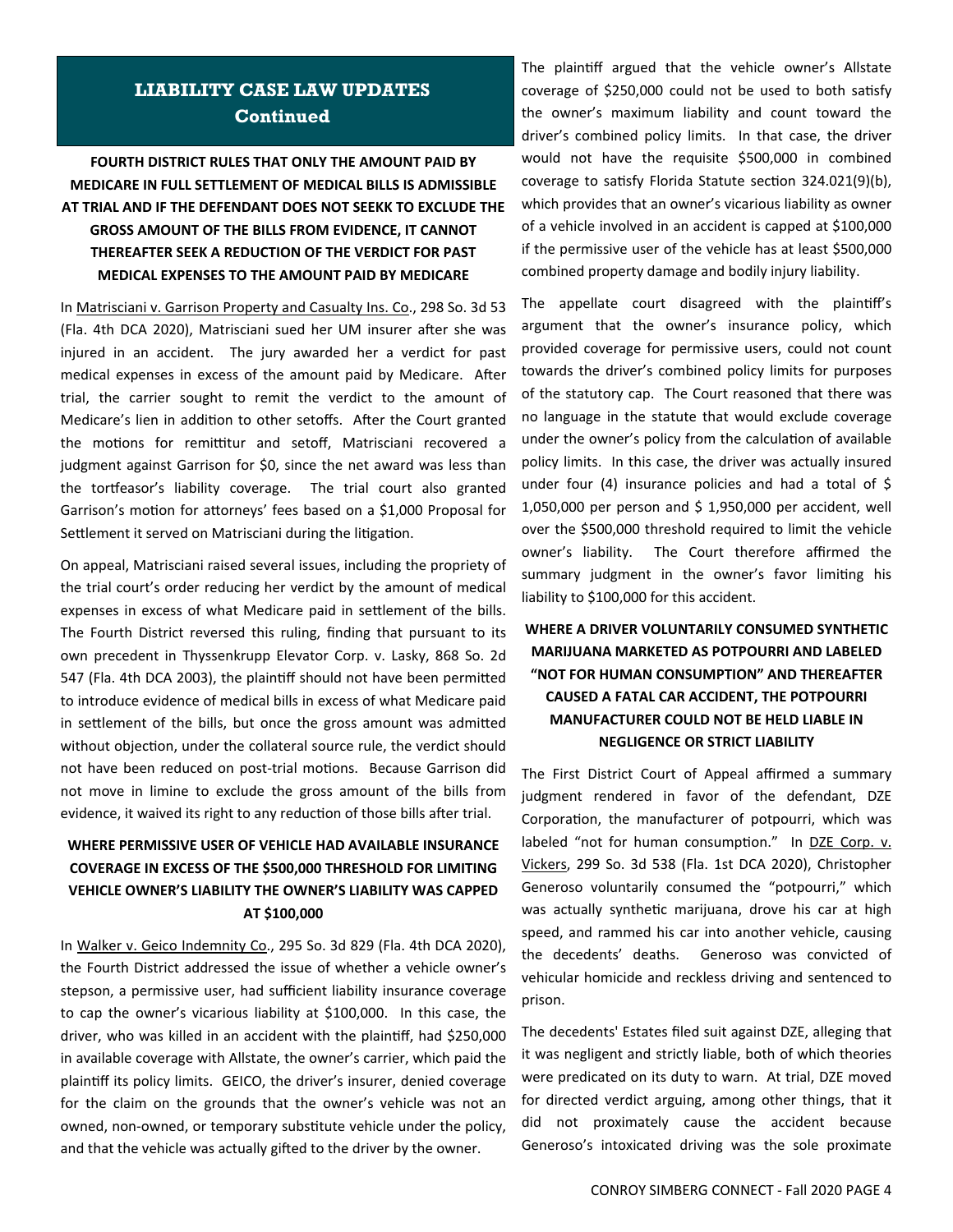cause. The trial court denied the motion and the jury found DZE 65% at fault and Generoso 35% at fault.

On appeal, the First District reversed, finding that, as a matter of law, Generoso's criminal conduct was the sole proximate cause of the accident. The Court reasoned that the conclusion that DZE was the proximate cause of the accident would require speculation that DZE could foresee that Generoso would 1) disregard the warning on the product and consume the potpourri, 2) become intoxicated, and 3) drive reckless in violation of the criminal laws, causing an accident.

The Court also noted that Florida law does not permit the jury to consider proximate cause where the person responsible for an injury is voluntarily impaired or intentionally misuses a product, both of which occurred here. Because there was no evidence that DZE was otherwise negligent in any way, the Court found that Generoso's conduct was the sole proximate cause of the accident, and the trial court should have directed a verdict in DZE'S favor.

## **A CGL INSURER MAY OWE DUTY TO DEFEND AND INDEMNIFY EMPLOYER'S PRESIDENT IN CIVIL SUIT BROUGHT BY EMPLOYEE'S ESTATE NOTWITHSTANDING EMPLOYER'S LIABILITY AND WORKERS' COMPENSATION EXCLUSIONS IN POLICY**

The Eleventh Circuit Court of Appeals addressed the issue of whether a claim brought by a deceased employee's Estate against his employer's President triggered coverage under the employer's CGL policy, which contained employer liability and workers' compensation exclusions. In Maxum Indemnity Co. v. Massaro, 817 F. App'x 851 (11th Cir. 2020), the Court reversed a summary judgment rendered against 3rd Generation Plumbing's President, James Massaro, and in favor of the company's General Liability insurer, Maxum.

Employee Sanchez was killed while working on a job for his employer 3rd Generation. The Estate's complaint acknowledged that, ordinarily, the employer's President Massaro would be immune from civil liability under the workers' compensation statute, but further alleged that Massaro fell within an exception to this general rule because he was an officer acting within his managerial or policymaking capacity at the time of the employee's death, and Massaro's conduct constituted a violation of law for which a maximum penalty exceeds 60 days imprisonment.

## **LIABILITY CASE LAW UPDATES Continued**

In this case, the Estate alleged that Massaro's conduct fell within this exception to workers' compensation immunity because he provided inadequate supervision over the company's operation, altered machinery to bypass safety features, failed to perform adequate safety inspections of equipment, and provided inadequate training. The Estate further alleged that this conduct was illegal and was punishable under OSHA by way of a fine or up to six months' imprisonment. While the OSHA statute provided punishment for "employers," the Estate alleged that because Massaro was not only the company's President, but was also its Secretary and sole Director, he should be considered the decedent's employer**.** 

The Court first addressed Maxum's duty to defend Massaro and applied the "separation of insureds" provision in the CGL policy, and substituting Massaro's name for that of the employer to determine whether the employer's liability exclusion applied to the alleged facts in the Complaint. The exclusion provided that there was no coverage for "bodily injury to . . . an 'employee' of the insured arising out of and in the course of employment by the insured or performing duties related to the conduct of the insured's business. . . ." The Court found that the Estate's Complaint did not allege that the decedent was Massaro's employee but rather, alleged that 3rd Generation employed him. As such, the Court found that the underlying Complaint did not contain allegations that clearly brought the Estate's claim within the employer's liability exclusion.

Maxum contended that the Complaint had to allege that Massaro was the decedent's employer to avoid dismissal based on workers' compensation immunity. While the Court agreed that such an allegation was necessary in order to state a cognizable claim, it made the point that it would not read necessary allegations into the Complaint as written, and that Maxum still had a duty to defend even if the underlying Complaint was legally unsound.

With respect to the workers' compensation exclusion, Maxum's policy excluded "any obligation of [Massaro] under a workers' compensation, disability benefits[,] or unemployment compensation or any similar law." The Court found that any "obligation" Massaro owed to the Estate from this litigation would not arise under workers' compensation law, even though Massaro, as a corporate officer, would ordinarily be immune from liability under the statute. The Court reasoned that the Estate alleged that Massaro's conduct fell within the "criminal acts" exception in the workers' compensation

(continued on page 6)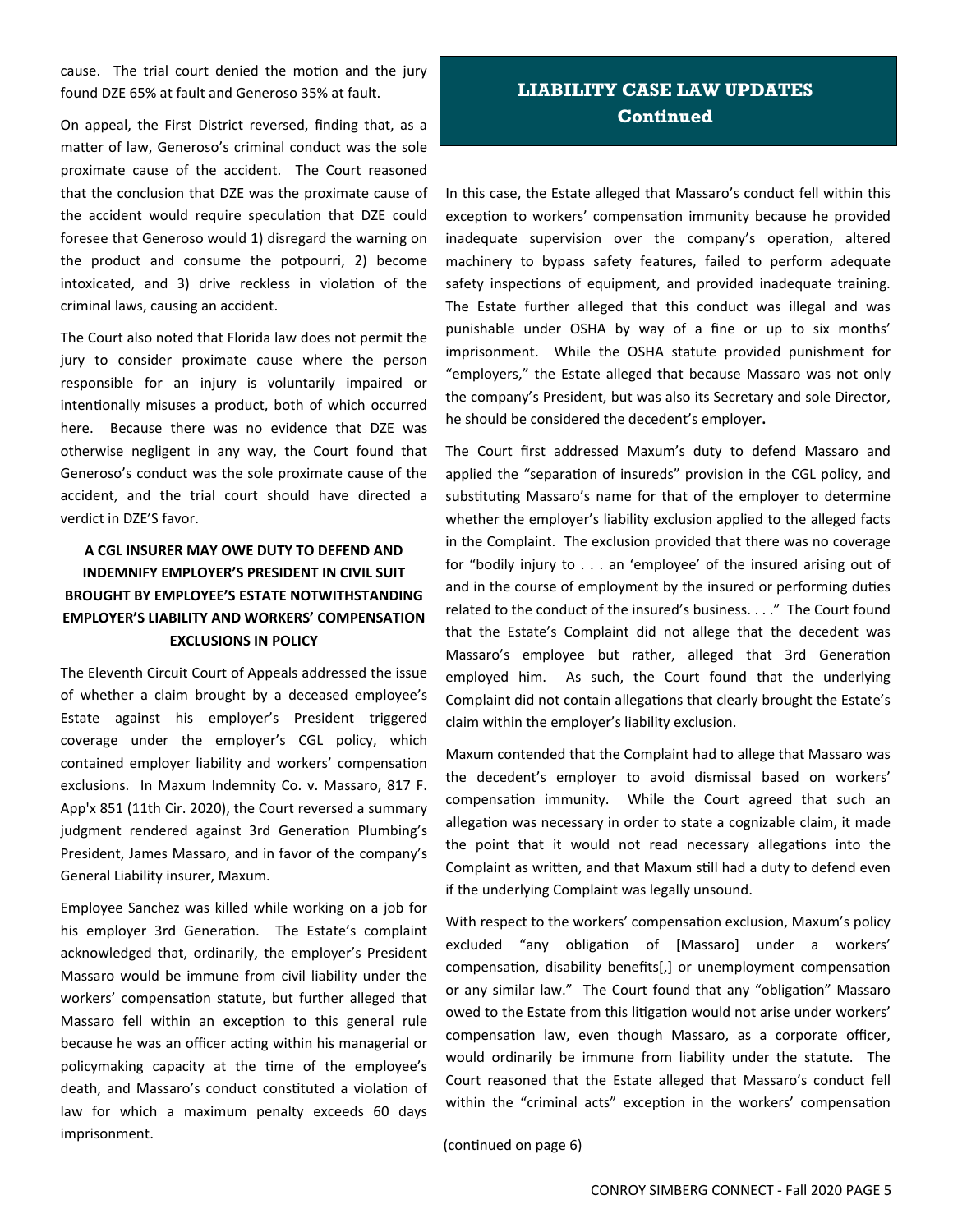statute. The Court then addressed the question of whether the workers' compensation exclusion barred coverage where, as here, the Plaintiff alleged that the tortious conduct occurred within the course and scope of the decedent's employment. The Court concluded that because Massaro personally owed the decedent no obligation under workers' compensation law to provide coverage for 3rd Generation's employees, the workers' compensation exclusion did not relieve Maxum of its duty to defend, Massaro in the underlying litigation because any liability imposed on Massaro would not be in the nature of workers' compensation.

Because the Court determined that Maxum owed Massaro a duty to defend him under its CGL policy, it reversed the summary judgment in its favor. The trial court's ruling on the duty to indemnify was predicated on its ruling finding that Maxum did not owe Massaro a defense, and therefore, the appellate court reversed that portion of the District Court's ruling as well.

## **SUMMARY JUDGMENT IN FAVOR OF AN INSURER IN A COMMON LAW BAD FAITH ACTION AFFIRMED WHERE THE INSURER DILIGENTLY AND PROMPTLY INVESTIGATED CLAIMS AGAINST ITS INSURED AND SCHEDULED A GLOBAL SETTLEMENT CONFERENCE AT WHICH IT MADE ITS FULL POLICY LIMITS AVAILABLE TO ALL CLAIMANTS**

In Montanez v. Liberty Mutual Fire Ins. Co., 2020 WL 5085836 (11th Cir. Aug. 28, 2020), the Eleventh Circuit Court of Appeals affirmed a summary judgment rendered in favor of Liberty in a bad faith case. In the underlying case, the insured's son caused an accident involving two other cars and resulting in the Plaintiff's infant daughter's death, as well as injury to four other individuals. Liberty made its entire policy limits available to the potential claimants, but the Estate would not settle its case and filed suit against Liberty's insured. The insured and the Estate ultimately entered into a consent judgment of \$8.25 million. The Estate then brought this bad faith claim against Liberty, alleging that it failed to timely settle the wrongful death claim. The District Court disagreed and granted Liberty's motion for summary judgment.

The insured, Douglas Brown, had a Liberty Mutual auto insurance policy with liability limits of \$250,000 per person and \$500,000 per accident. Liberty was informed about the accident on February 1, 2010. The claims adjuster immediately sent "other insurance" affidavits and excess exposure letters to the insureds, Brown and

## **LIABILITY CASE LAW UPDATES Continued**

his son. The adjuster also requested a police report and ran an internet search during which she discovered that, in addition to the dead infant, the accident also seriously injured four other people. On February 2, 2010, the day after the initial report of the accident, the adjuster obtained an "events report" of the accident from the Sheriff's office, and she contacted the insured to advise him that it would be in his best interest to obtain personal counsel. The adjuster also determined that the insured's son, the driver, was not listed on Liberty's policy as an additional driver, thereby raising a potential coverage issue which prompted the adjuster to send the insureds a reservation of rights letter.

On February 5, 2010, the adjuster spoke to Progressive, the Plaintiff's PIP carrier, and learned that the Plaintiff had counsel, Mr. Toral. The adjuster called Mr. Toral and left several messages over the next few weeks, but he never returned her call and never confirmed that he was even representing the Plaintiff. The Progressive adjuster also advised Liberty's adjuster that the Plaintiff had sustained serious injuries, including a fractured pelvis and fractured hip bones, and that one of the claimants, Eduardo Gonzalez Jr., suffered serious injuries, including a head injury, after being ejected from the vehicle.

Liberty's adjuster also investigated the claims of the other injured victims, both of whom suffered neck and back injuries in the accident. The attorneys for these claimants assisted the adjuster in her investigation and provided her with information regarding their medical conditions.

On February 11, 2010, the adjuster forwarded the matter to Liberty's home office for a coverage opinion, which included a review of the specific questions asked by the sales agent who bound coverage and a determination as to whether the insured made any misrepresentations during the application process which might have affected the underwriting of the policy. Liberty completed its coverage investigation on March 3, 2010, concluding that the policy afforded coverage to the insured.

On March 4, 2010, Liberty's adjuster sent a letter to counsel for all of the claimants making its full \$250,000/\$500,000 policy limits available to settle the claims and advising that it would be arranging a settlement conference in order to assist the claimants in reaching an apportioned settlement. The following day, March 5, 2010, attorney Lewis Jack called the adjuster to advise that he, along with Mr. Toral, represented the Plaintiff. This was the first communication that adjuster had received from anyone on the Plaintiff's behalf. It was not

(continued on page 7)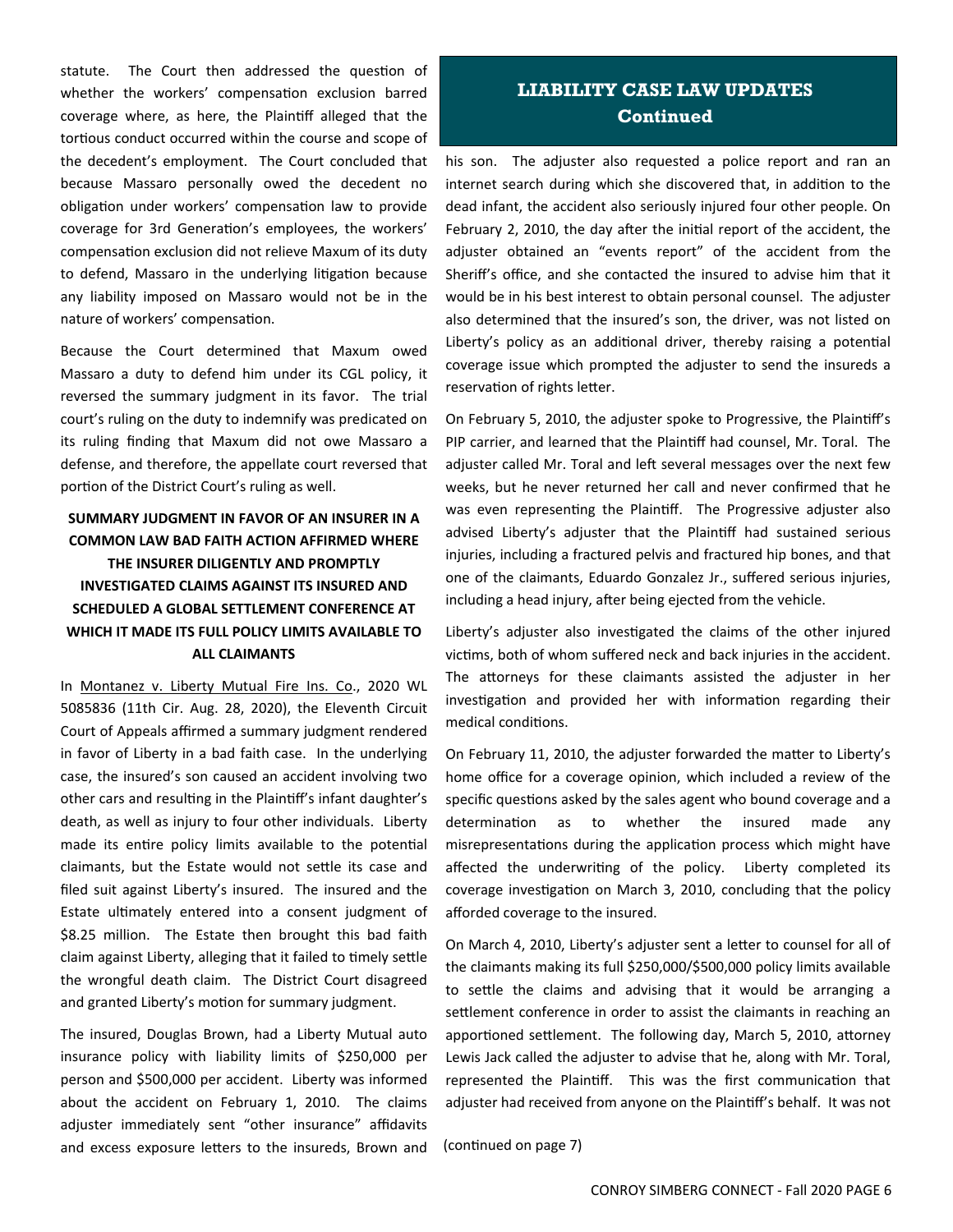## **LIABILITY CASE LAW UPDATES Continued**

until almost 4 weeks later, on March 31, 2010, that the Plaintiff sent Liberty its first correspondence regarding the Plaintiff's claims. In that letter, the Plaintiff rejected any offer to settle the Plaintiff's wrongful death claim, stating that Liberty should have immediately tendered to the Estate the \$250,000 policy limits instead of attempting to resolve all of the victim's claims at a settlement conference. The Court noted that the Estate had never demanded the policy limits, but the Plaintiff demanded that Liberty pay the Plaintiff \$125,000 for her personal injury claims and \$125,000 for Eduardo Gonzalez' personal injury claims.

On April 6, 2010, the insured defendant accepted the Plaintiff's settlement offer, and Liberty issued two \$125,000 checks in settlement of Plaintiff's and Gonzalez's personal injury claims. The Defendant offered the remaining \$250,000 in available policy limits to settle the wrongful death claim brought on behalf of the deceased infant, and it forwarded a check to Plaintiff's counsel. Rather than settle, the Plaintiff and Gonzalez filed suit against the insureds for their personal injury and wrongful death claims and all claims except the wrongful death claim were eventually settled. As previously noted, the wrongful death claim was the subject of an \$8.25 million consent judgment against the insured.

On June 15, 2018, Plaintiff filed this common law bad faith claim against Liberty, alleging that it breached its duties of good faith by failing to timely tender the \$250,000 bodily injury liability limit to settle the wrongful death claim and to protect its insured from an excess judgment. Liberty moved for summary judgment, arguing that within a month after being notified of the accident, it offered its fully policy limits to all claimants to be apportioned at a global settlement conference after it investigated the five bodily injury claims in two different vehicles and potential misrepresentation issues that would have voided the insured's coverage, all while receiving no communication from the Plaintiff's counsel. The District Court determined that no reasonable juror could conclude that Liberty acted in bad faith.

The appellate court noted that given Plaintiff's counsel "radio silence," Liberty lacked any knowledge regarding whether the Plaintiff would have been willing to settle the wrongful death claim for the policy limits. In a footnote, the Court observed that the trial court determined that the Plaintiff's counsel's lack of communication manufactured the very delay she complained about. While the Court noted that the Plaintiff's perceived gamesmanship would not, in and of itself, be determinative as to whether Liberty acted in bad faith, that gamesmanship deprived the carrier of important information about whether the Plaintiff would have settled the claim for the policy limits. The Court further found that Liberty's decision to pursue a global settlement was entirely consistent with its duty of good faith under Florida law and that, as a result of the Plaintiff's lack of communication, it could not have known whether it was exposing its insured to an excess verdict by failing to immediately tender its policy limits for the wrongful death claim. Accordingly, the Eleventh Circuit affirmed the summary judgment in Liberty's favor.

\* \* \*



**Hinda Klein, Partner Samuel Spinner, Associate**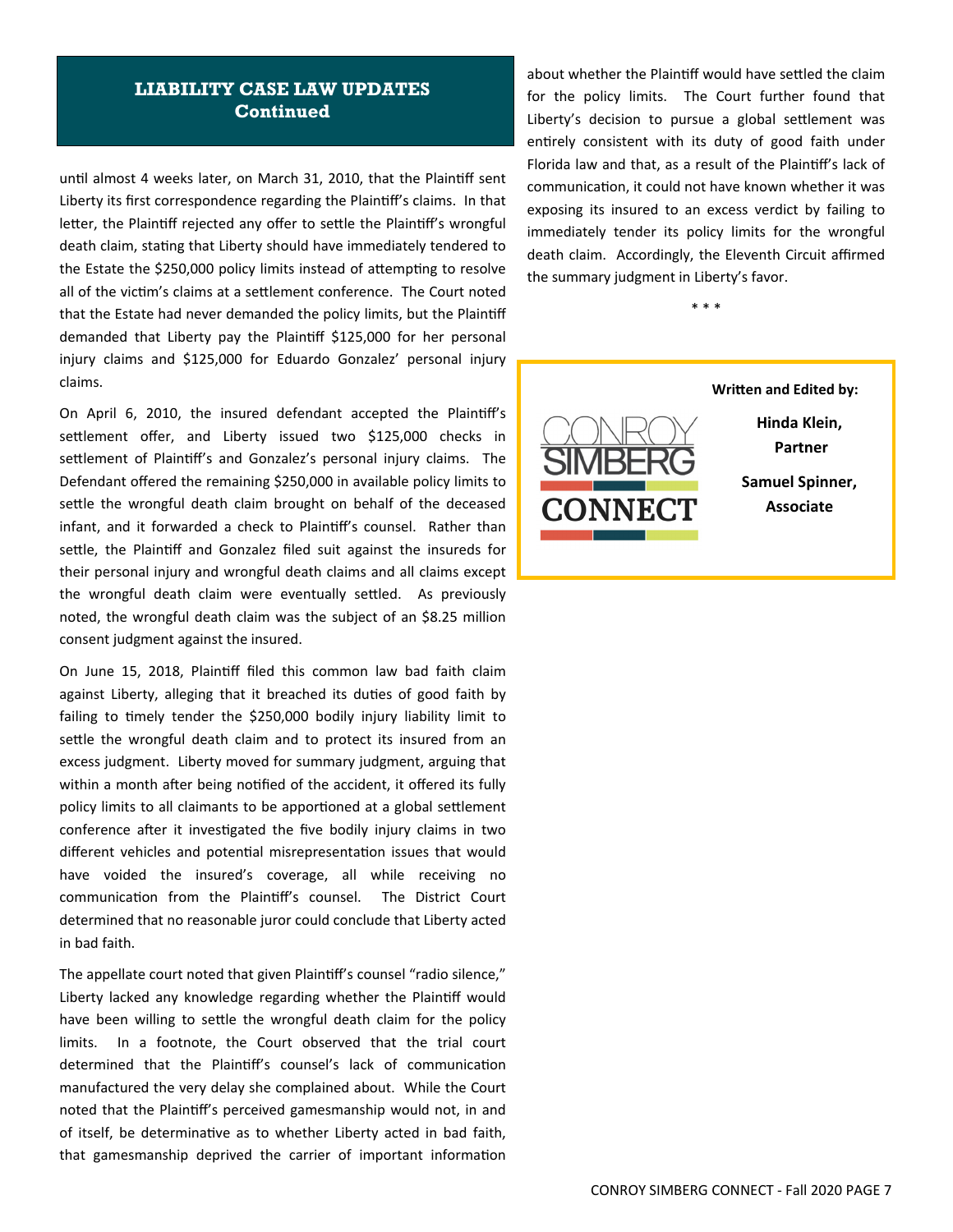# **Focus Practice Feature**

# *COVID‐19 Response Team*

COVID-19 will undoubtedly trigger a new and uncharted wave of litigation in the general and premises liability areas. Conroy Simberg's litigators have the experience and resources necessary to assist you in evaluating and defending these claims.

We anticipate that the Plaintiff's bar will attempt to argue that properties and establishments failed to anticipate and put procedures in place to safeguard invitees from contagious diseases, including COVID-19. In addition, we foresee that, in an attempt to establish liability for this novel pandemic, they may assert that property and business owners failed to follow CDC guidelines in maintaining their properties and/or in operating their businesses.

The Conroy Simberg team is ready to defend property and business owners from COVID‐19 claims. In addition to standard tort defenses, our litigation team is focused on several key areas of defense to COVID‐19 claims, including: (1) whether there is a duty on the part of the property/business owner to protect invitees against a pandemic, especially where, as here, the government and scientist's guidance is unclear and at times, inconsistent; (2) whether the Plaintiff will be able to demonstrate how and where the PlainƟff may have contracted the virus and (3) whether the PlainƟff's expert(s) can withstand Daubert scrutiny. Conroy Simberg's litigation team stands ready to use all available tools to protect and defend you against COVID‐19 claims and lawsuits.

# **For more informaƟon about our COVID‐19 Response Team, please visit: www.conroysimberg.com**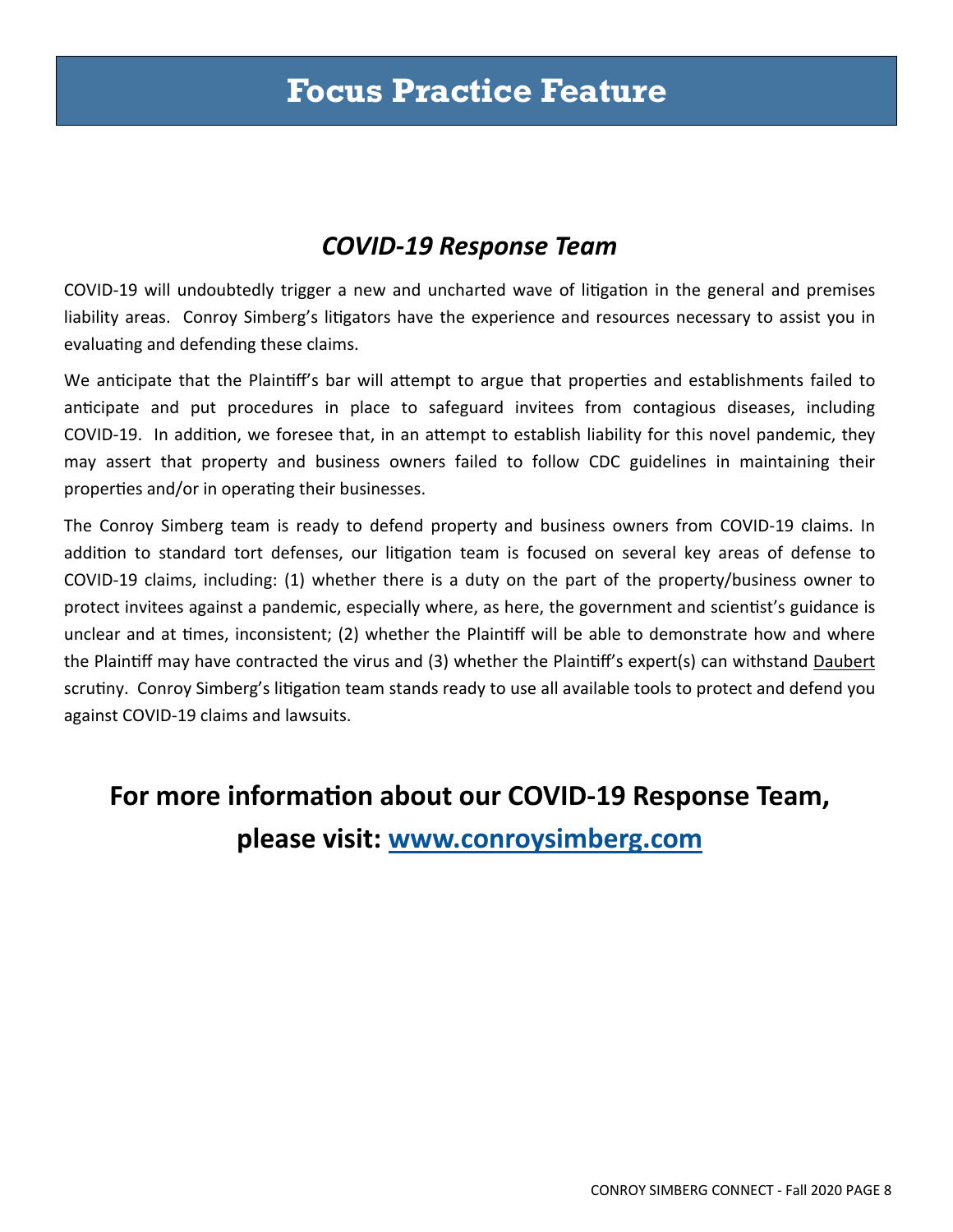### **EMPLOYER/CARRIER CANNOT PAY CLAIMANT PERSONAL SICK OR LEAVE TIME IN LIEU OF INDEMNITY BENEFITS**

Medina v. Miami‐Dade County, 200 WL 3988475 (Fla.1st DCA 2020). Claimant, a corrections officer, sustained an injury at work and ultimately underwent a compensable surgery to his right knee. There was no dispute by the parties as to his work status as temporarily disabled from the date of surgery through the date of surgery. At issue was the time period, post-surgery, from January 8 through January 27 and then February 11 through February 24 where the Carrier did not pay indemnity as the Employer was paying "full pay" through payroll. However, the evidence reflected that the "full pay" was in fact docked against the Claimant's bank of personal sick or leave time. The Carrier testified that because the benefits were related to workers' compensation, the leave time and vacation would ultimately be reinstated. However, the Carrier could not confirm that it had in fact been reinstated and there was no evidence presented at the final hearing that it had in fact been reinstated. The Employer did not provide testimony. The JCC, in her Order, ordered that the Claimant was entitled to reinstatement of his sick/vacation bank and denied penalties and interest.

In reversing the JCC's order, the First DCA noted that the Claimant was not paid workers' compensation or pay in lieu of wages and as such was entitled to TPD benefits along with penalties and interest. The First DCA further noted that the JCC does not have jurisdiction to order that the Employer reinstated sick and/or vacation time.

\* \* \*

### **HEART‐LUNG PRESUMPTION OF SECTION 112.18(1)(A) CAN BE OVER COME BY SHOWING NON‐OCCUPATIONAL CAUSE OF CONDITION**

City of Jacksonville v. O'Neal, 297 So.3d 630 (Fla. 1st DCA 2020). This Order from the First DCA was on a Motion for Rehearing and replaced an Order from April 23, 2020 after a previous remand called for additional findings. The Claimant was a corrections officer in 2002 when he began experiencing heart issues, including fluttering and lightheadedness when exercising. At the time he sought medical attention and was diagnosed with atrial tachycardia and atrial fibrillation. This went to Final Hearing in 2016 where the JCC noted that while the atrial tachycardia was congenital, it "could have been" triggered by job related stress and thus found the claim compensable. On remand, the JCC was directed to identify the underlying condition and resulting diagnosis so that the DCA could evaluate the scope of the potential liability on this 2002 claim. The JCC, on remand, recognized the diagnosis as atrial tachycardia that degenerated into atrial fibrillation, arrhythmias, and concluded it was compensable

# **WORKERS' COMPENSATION CASE LAW UPDATES**

under the occupational presumption as job stress "could have been" a trigger.

The DCA specifically reviewed the application of the "trigger theory" and the occupational presumption in the Florida's heartlung statute, section  $112.18(1)(a)$ . The Court started by reiterating that when a covered officer passes a physical examination upon entering into service, and is later disabled by heart disease or hypertension, it is presumed that the condition was contracted accidentally and in the line of duty. Furthermore, the injury is compensable even if the Claimant presents no evidence other than the presumption, so long as the Employer does not rebut the presumption. Finally, the Court noted that the Employer's cased to overcome this presumption essentially requires demonstration that the accident arose from a non‐work related cause or causes.

In this instance, the Court was determining whether the JCC properly applied the trigger theory of compensable. There was no dispute that the Claimant had a non‐work related congenital tachycardia condition. The Court explained that when a statutorily covered employee has a congenital heart problem, it is recognized that the underlying condition may still lead to a compensable injury if a work related cause triggers the ultimate diagnosed injury, or if an unknown cause triggers the injury. The "trigger theory" of compensability requires three things: (1) and underlying condition; (2) a trigger; and 3) resulting heart disease. This theory is two-tiered and the Employer has to overcome the presumption of section  $440.18(1)$  (a) for (1) the underlying condition and, if applicable (2) the condition's triggering event.

In applying the facts to the above criteria, the Court noted that exercise was deemed a triggering event with one physical stating that job stress "could" play a role in causing the arrhythmias. The Claimant testified that he first noticed the arrhythmias while exercising. Thus, the Court noted that because the medical evidence showed that the Claimant's exercise work outs in 2002 triggered the degeneration of his congenital heart condition into atrial fibrillation, and the JCC failed to evaluate this evidence as a non-occupational cause that would overcome the presumption, the case was remanded for further consideration.

#### \* \* \*

## **IN ORDER TO SATISFY BURDEN FOR ENTITLEMENT TO TPD BENEFITS, CLAIMANT MUST FIRST ESTABLISH ACTUAL WORK RESTRICTIONS**

Guerlande v. Delray Beach Fairfield Inn, 2020 WL 4814167 (Fla.  $1<sup>st</sup>$  DCA 2020). Claimant appealed the JCC's denial of TPD benefits for a 12 day period of time, six weeks post-accident (she was paid TPD benefits both before and after this 12 day period).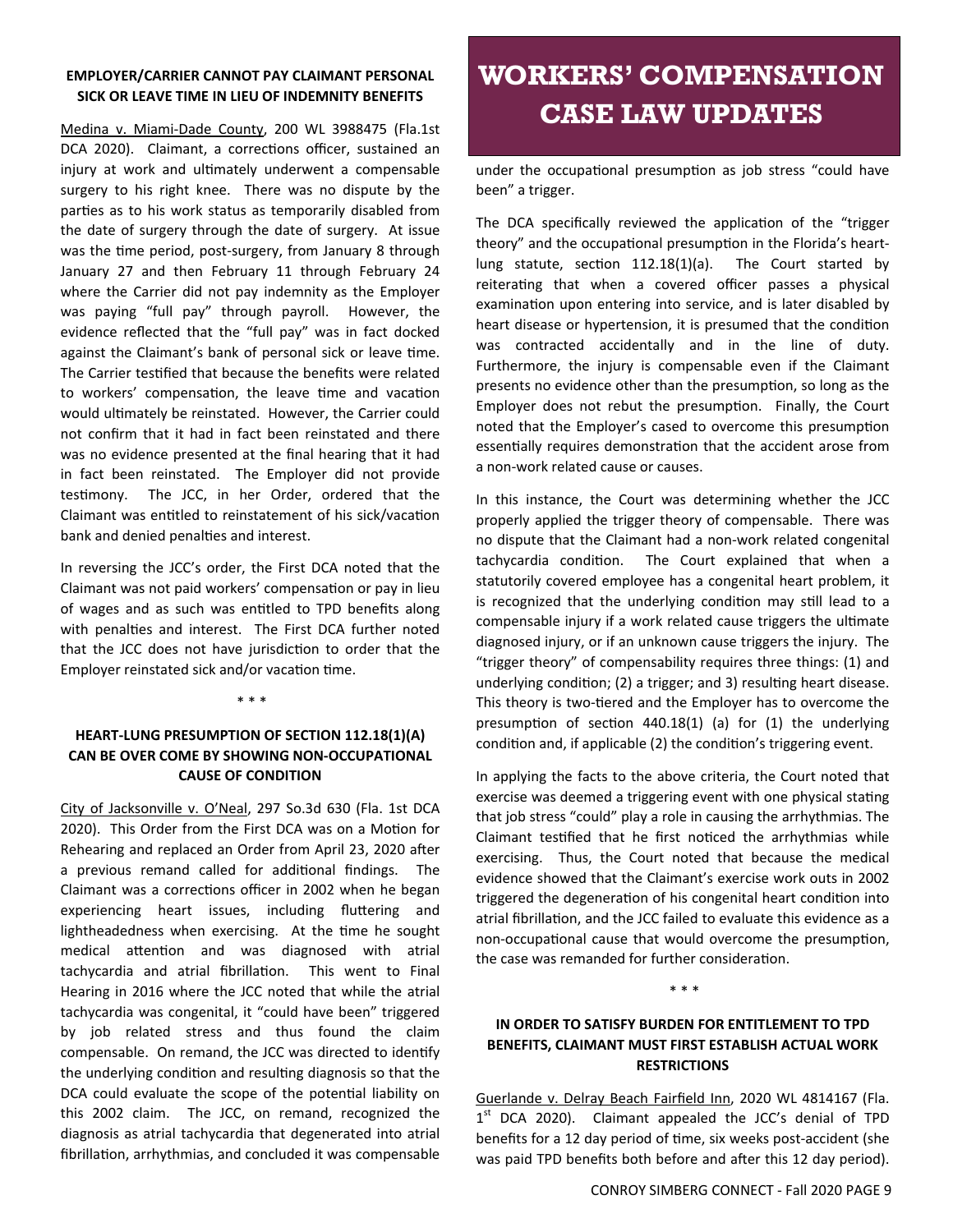The First Berv aphela the see 3 definit, explaining that damig this 12<br>day period, the Claimant's work restrictions were briefly lifted. In ady period, the claimant *5* work restrictions were sheny miced. In<br>fact, she was advised by the Urgent Care center that an injection was The First DCA upheld the JCC's denial, explaining that during this 12 recommended which the Claimant declined. She was then instructed to return should her symptoms worsen, which she did, 12 days later, at which time she was again assigned work restrictions. The JCC determined, and the First DCA agreed, that the Claimant was unable to satisfy her burden to show that work restrictions for those 12 days either had, in fact, been imposed, or, if not, would have been medically justified.

#### **EMPLOYER/CARRIER HAS THE BURDEN TO ESTABLISH** MISREPRESENTATION DEFENSE BY PREPONDERANCE OF THE EVIDENCE

\* \* \*

LSG Chefs v. Santabella, 45 Fla. L Weekly D1727 (Fla. 1<sup>st</sup> DCA 2020). The Order under review included the JCC's rejection of the Employer/Carrier's misrepresentation defense and award of a second psychological opinion evaluation. The award of the second psychological opinion was upheld as medical necessity was waived and the Employer/Carrier did not properly challenge the finding. The Court, however, addressed the misrepresentation defense in detail, and ultimately upheld the JCC's rejection.

By way of background, the Claimant sustained a compensable accident in September 2015, injuring her low, which ultimately resulted in surgery. By March and May of 2019 she filed Petitions requesting additional medical care, including a second opinion psychological consultation for a spinal cord stimulator. Initially the Carrier denied based upon her not being entitled to this request; however, the denial was amended thereafter to include a misrepresentation defense based upon the Claimant's misrepresenting her post-injury earnings and medical condition.

The Court reiterated that a misrepresentation defense must be raised with specificity in the pre-trial stipulation and that the Employer/Carrier must provide the violations by a preponderance of the evidence. The JCC had to determine whether the Claimant knowingly or intentionally made any false, fraudulent, incomplete, or misleading statement, whether oral or written, for the purpose of obtaining workers' compensation benefits or in support of her claim for benefits.

As to the post-injury earnings, the Claimant testified in three occasions that she worked for ADL Delivery, explaining that she applied for the position as the company required female drivers, but that her husband did the work, with her just riding along. Sometimes she would do the paperwork required. DWC‐19s reflected that she did not receive income from any other source but that the checks were in her name but her husband did the work. She did not list the earnings from ADL on the DWC‐19.

The JCC found that the Claimant did not misrepresent her post‐injury earnings, focusing on the fact that the statutory definition of wages means the money rate at which the service rendered is recompensed under the contract of hiring in force at the time of the

injury and includes only wages earned and reported for federal income tax purposes. In short, wages are both earned and reported. The facts supported that the Claimant did not, in fact, earn the wages from ADL which the First DCA upheld. There was no misrepresentation by the Claimant and that the Claimant lacked the requisite intent because she did not knowingly misrepresent her earnings with the intent to obtain benefits.

The Employer/Carrier also submitted surveillance evidence which, per the doctors, showed the Claimant engaging in activities beyond the recommendations and what she represented during treatment. They Employer/ Carrier further submitted the defense that in her deposition of May 2019 she denied being able to walk, climb stairs, dress, bathe or tie her shoes without support; however, surveillance showed her walking, ascending into a pickup truck, and hinging at 90 degrees at the waist without support or apparently distress.

The Employer/Carrier did not cite to any oral or written statement by the Claimant to either doctor that would serve as the necessary predicate for a valid misrepresentation defense. Furthermore, one of the doctors testified that the surveillance activities were not inconsistent with her diagnosis, albeit were ill advised. Neither doctor testified that the Claimant had not knowingly or intentionally misrepresent her condition to him.

Finally, contrasting the surveillance to the deposition taken in May 2019, the Claimant testified that she in fact attempted to engage in activities without assistance; and that some surveillance showed her walking slowly with a cane. The Court noted that for the most part, the surveillance was consistent with the Claimant's testimony that she had difficulty walking without assistance. Although there were some inconsistences, the JCC found that they were not intentional which was consistent with her being a poor historian.

The First DCA upheld the JCC's rejection of the misrepresentation defense.

#### \* \* \*

#### DATE OF RETIREMENT DOES NOT IMPACT DISABILITY AS RELATES TO PTD BENEFITS UNDER 1999 VERSION OF STATUTE

Pannell v. Escambia County School District, 295 So.2d 285 (Fla. 1st DCA 2020). The Claimant herein appealed the JCC's denial of her claim for PTD benefits. The Employer/ Carrier cross‐appealed the JCC's award of TTD benefits and supplemental income benefits. The Claimant herein sustained compensable injuries to her neck, back, and right shoulder, as well as a psychological injury resulting in a diagnosis of depression, twenty years prior to the Final

CONROY SIMBERG CONNECT ‐ Fall 2020 PAGE 10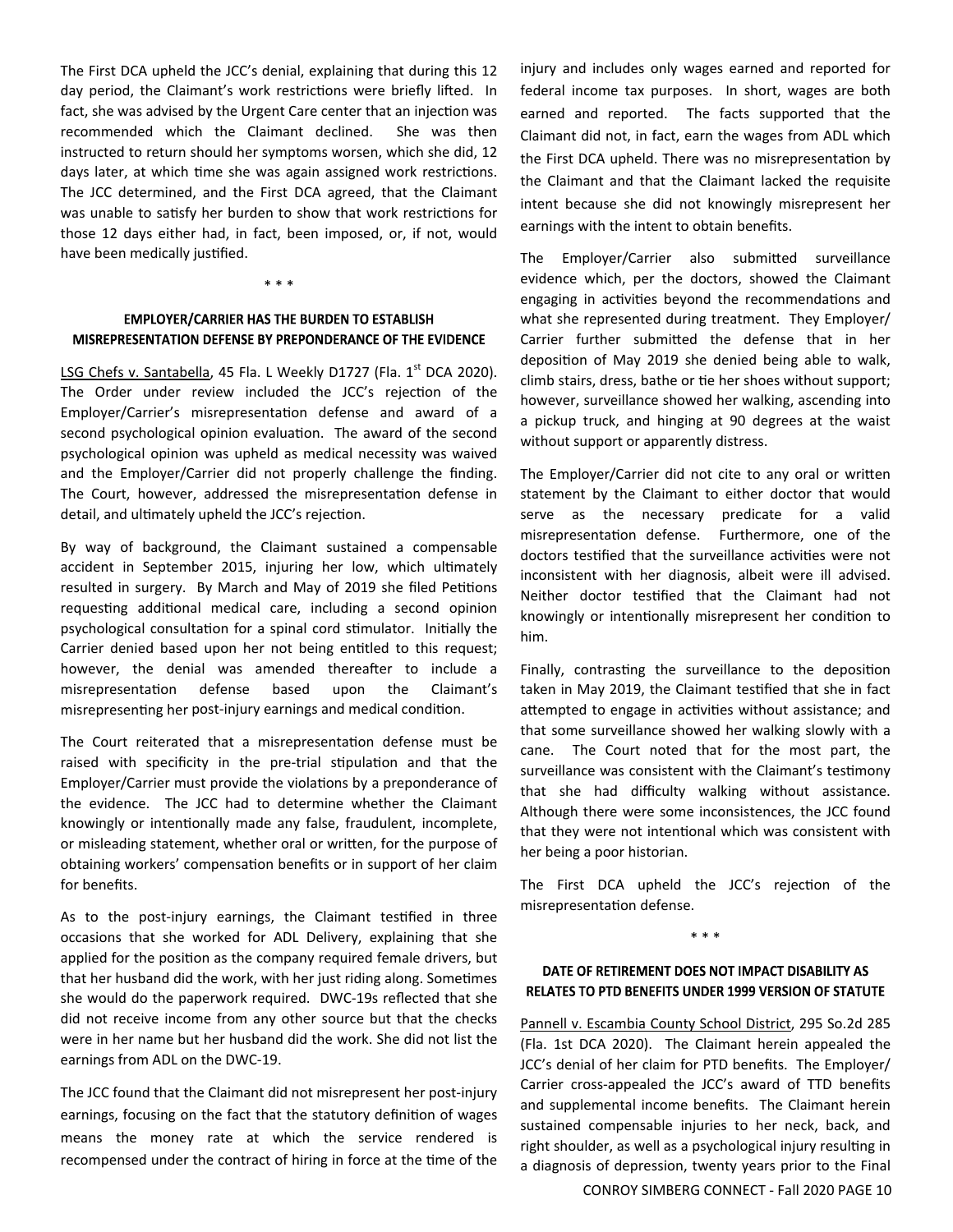### **WORKERS' COMPENSATION CASE LAW UPDATES Continued**

Hearing in April 2018. In June 2003 the Claimant successfully petitioned for disability retirement through the Florida Retirement System, listing conditions that preexisted her work accident. In January 2002 the Employer/Carrier suspended TTD benefits due to the fact that while she was not at MMI and was on no work status, the 104 weeks of entitlement to temporary benefits had exhausted. However, in 2017, the Employer/Carrier reinstated TTD benefits through April 9, 2003. In fact, the Claimant did not reach overall MMI until May 27, 2011; however, she would have exhausted, as per the JCC, the 260 weeks of TTD as of December 30, 2004. In 2017 Petitions were filed requesting TTD benefits from January 1, 2002 and PTD benefits from November 10, 2004. The JCC awarded TTD benefits from April 10, 2003 through December 30, 2004 (remainder of 260 weeks of TTD) but denied PTD benefits. The First DCA affirmed the award of TTD benefits; however, reversed the denial of PTD benefits.

Given the date of accident, the 1999 version of section 440.15(1), Florida Statutes, was in effect. The Court found that the JCC erred in focusing on the Claimant's retirement date as well as her disability status at that time, because the relevant date for determining whether a Claimant qualifies for PTD is the date of either overall MMI or the expiration of her entitlement to temporary benefits, whichever comes first (assuming that she would remain totally disabled when overall MMI). The Court explained that workers' compensation benefits operate in real time and that benefits have the potential to become ripe, due or owing along a linear timeline, not at once. The JCC herein erred in requiring that the Claimant, who retired prior to when the possibility of entitlement to PTD ripens, must show a deterioration of her condition upon reaching MMI in order to establish entitlement to PTD benefits. The Court noted that this was wrong and that retirement does not serve to sever causal relationship. The First DCA found, instead, that the Claimant met the criteria for PTD benefits at the time she reached overall MMI on May 27, 2011.

### **UNDER 440.13(2)(F), THE EMPLOYER/CARRIER HAS 5 DAYS TO AUTHORIZE THE ONE‐TIME CHANGE; HOWEVER, SHOULD NOT DELAY THEREAFTER IN ACTUALLY PROVIDING THE BENEFIT**

City of Bartow v. Flores, 46 Fla. L. Weekly D1298 (Fla. 1st DCA 2020). On appeal was the JCC order which found that the Employer/Carrier failed to comply with section 440.13(2)(f), Florida Statutes (2015), the "one-time change provision" and thus awarded the Claimant his choice of one-time change. Although the First DCA affirmed the JCC's decision, they certified to the Florida Supreme Court the question of what satisfies the Employer/Carrier's obligation to "provide" an alternate physical or forfeit its right of selection.

In this case, on June 20, 2017, the Claimant requested the one-time change and the following day, the Employer/Carrier advised that they were authorizing Dr. Mary Ellen Shriver, and that Dr. Henkel (the original doctor) was no longer authorized. The Employer/Carrier advised that an appointment letter would be forthcoming under separate cover. Between June 28 and July 19, 2017 multiple communications resulted between the parties as to the status of the

appointment with the new doctor. On July 19, 2017, a Petition was filed requesting a one-time change and designating Dr. Koebbe as the alternate doctor as the Employer/Carrier had not provided the response requested within 5 days from the request for change. On August 16, notably 56 days after the first receipt of a request for a one-time change, a letter was advised of an appointment with Dr. Shriver for September 11, 2017 (63 days after the initial request). The Claimant refused to attend.

In response, the Employer/Carrier filed a Motion for Summary Final Order to which the Claimant objected asserting that there were issues of fact to be considered, including the timeliness of the Employer/Carrier's actions and the "implied statutory standard of reasonableness." The Claimant emphasized the lack of authorized medical care during the two month delay period. The motion, as a result, was denied.

At Final Hearing, the Employer/Carrier represented several calls to Dr. Shriver's office, on June 23, 24 and 25, and that then the Carrier had to send records for the doctor to review prior to agreeing to an appointment date. The Claimant, in contrast, argued that he was entitled to his choice due to the Employer/Carrier's failure to provide an appointment with Dr. Shriver in accordance with section  $440.13(2)(f)$ . The evidence at the Final Hearing was limited; however, the JCC found that it could be reasonably inferred that attempts to contact Dr. Shriver were not initiated until a month following the request for the change and multiple emails from Claimant's counsel.

The JCC agreed with the Claimant in that while the Employer/Carrier authorized Dr. Shriver within the 5 days, the Employer/Carrier then sat on its hands and did not notify the Claimant of an appointment for 56 days, during which time the Claimant was without authorized medical care. Thus, the Employer/carrier did not "provide" the one-time change within a reasonable time. The First DCA explained, in upholding the JCC's ruling, that in the context of section 440.13(2)(f), "authorize" connotes an administrative function while "provide" encompasses affirmative action. The delay by the Employer/Carrier is in start contrast to the overall purpose of Chapter 440 to efficiently deliver benefits to the injured worker. There is an implied duty to act reasonably and fairly to ensure a quick and efficient delivery of disability and medical benefits.

#### **Written and Edited by:**

**Stephanie A. Robinson, Partner Samuel Spinner, Associate**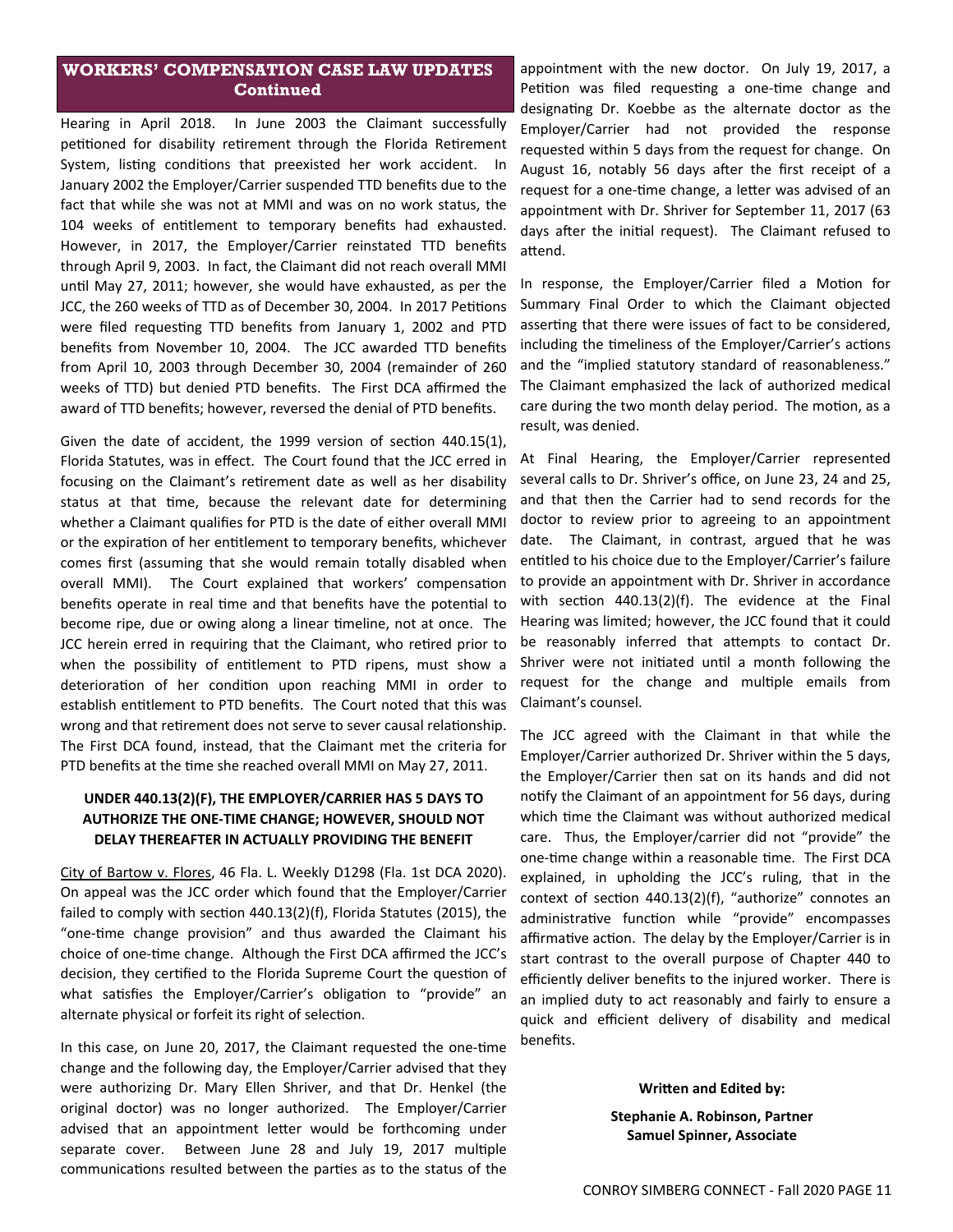## **FIRM ANNOUNCEMENTS**

#### 17 Conroy Simberg Lawyers Recognized in 2021 Editions of **Best Lawyers and Best Lawyers: Ones to Watch**

We are pleased to announce that 8 Conroy Simberg lawyers were selected by their peers for inclusion in the 2021 Edition – Best Lawyers in America directory. Additionally, 9 Conroy Simberg lawyers were selected to the inaugural edition of Best Lawyers: Ones to Watch:

#### *2021 Best Lawyers in America*

- **Kristan S. Coad**
- **Millard L. Fretland**
- **John Edward Herndon, Jr.**
- **Hinda Klein**
- **Michael Kraft**
- **Jayne PiƩman**
- **•** Diane H. Tutt
- **John Viggiani**

#### *Best Lawyers: Ones to Watch*

- **Hope Baros**
- **Courtney L. Bryant**
- **Cindy L. Cumberbatch**
- **Gerardo Fernandez‐Davila**
- **Lateshia Frye**
- **S. Tylar Heintz**
- **Zachary A. Karber**
- **Ryan W. Royce**
- **Robert V. White**

#### **\* \* \***

#### **Conroy Simberg AƩorneys Recognized as 2020 Florida Super Lawyers and Rising Stars**

Conroy Simberg is pleased to announce **Hinda Klein**, a partner in Hollywood and chair of the firm's appellate practice group, and Jayne Pittman, chair of the firm's construction practice and managing partner in Orlando, were selected to the 2020 Florida Super Lawyers list. Additionally, partners **Tashia Small** in Jacksonville and **Jeffrey Rubin** in West Palm Beach and associate **MaƩhew Innes**, also in West Palm Beach, were selected to the 2020 Rising Stars list.

\* \* \*

**Hope Baros,** an associate in the firm's West Palm Beach office and member of the firm's First Party Property and Coverage Division, has been appointed as the co‐chair of the Palm Beach County Bar Association's Social Justice and Racial Equality CommiƩee.

\* \* \*

Kristen Gottfried has been named partner within the Workers' Compensation Department. Ms. Gottfried relocated from South Florida to the Tallahassee office and is now managing the Tallahassee Workers' Compensation practice. A member of the Florida Bar since 2011, Ms. Gottfried focuses her practice on the representation of insurance carriers, servicing agents and selfinsured employers.

## **APPELLATE WINS**

**\* \* \*** 

**Hinda Klein,** Chair of the firm's appellate department, and **Michael Wilensky**, a partner in the Hollywood office, prevailed on summary judgment in a first‐party coverage claim brought by the lessee of a restaurant space located in a shopping center. The lessee, Tennis Bums, LLC. d/b/a Alabama Joes, sued its insurer Capacity Insurance Company seeking insurance benefits stemming from a leak which allegedly damaged the flooring in the leased premises. Tennis Bums had not installed the flooring, nor did it pay for it. Its policy with Capacity covered only a lessee's "improvements and betterments" that were acquired by or made at the insured's expense. The insured asserted that it "acquired" the floor covering, which it asserted was an improvement or betterment, by virtue of its assumption of the duty to maintain the flooring in its lease. The trial court rejected that argument, finding that the flooring was already installed in the leased premises at the time Tennis Bums leased the premises and, as such, the flooring was not acquired or paid for by Tennis Bums.

Alternatively, the insured contended that the flooring was a "fixture" under the policy, and included in the definition of "Business personal property." However, the policy actually deemed the flooring part of the business premises which were not insured under the lessee's policy because it was insured under the lessor's policy. In addition, the policy excluded coverage for claims covered under other insurance policies, and since the lessor's policy covered the loss, the trial court granted final summary judgment in favor of Capacity.

**\* \* \*** 

**Ms. Klein** also recently prevailed in a summary judgment in which a car dealership raised the Graves Amendment as an affirmative defense to a claim brought by a plaintiff who was injured in a car accident involving the dealership's loaner vehicle. In Romero v. Fields Motorcars, the trial court granted the dealership's motion for summary judgment, finding that the Court was bound by the Fourth District's holding in Collins v. Auto Partners, in which that court found that the Graves Amendment applied to immunize a car dealership from liability for the negligence of its customers driving loaner vehicles. The Romero case is currently on appeal to the Fifth District Court of Appeal.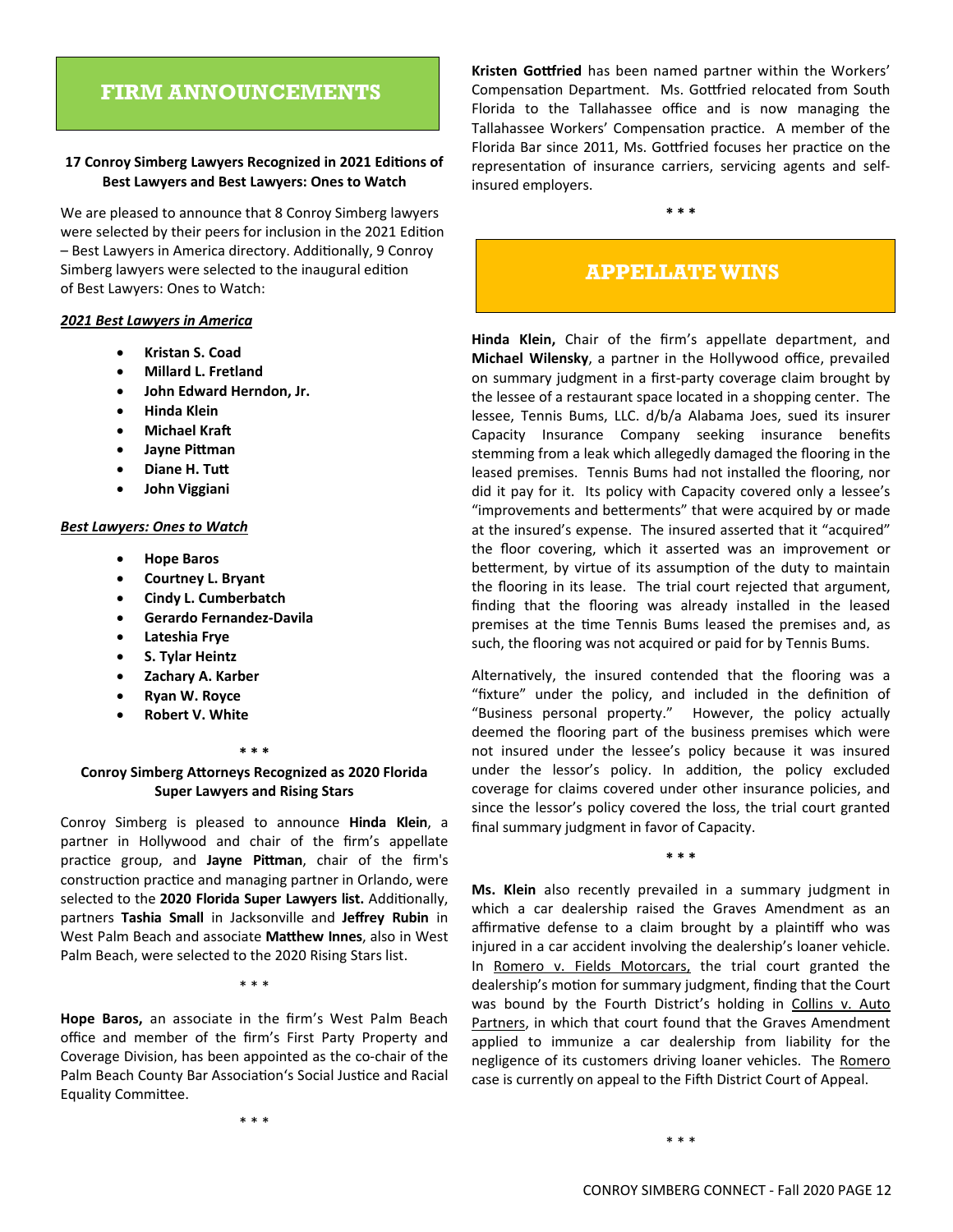**Ms. Klein**, along with **Seth Goldberg,** a partner in our Hollywood office, also prevailed on a motion for summary judgment in a coverage case arising from a negligent security action brought against the owner and manager of an apartment complex. That case was settled, and the manager sued the security company and its carrier seeking indemnity for the amount it paid to the guard. The defendants argued that the pleadings in the underlying case brought by the security guard did not trigger the security company and its carrier's duty to defend, and the evidence did not trigger a duty to indemnify because the security guard alleged that the security at the property was inadequate, and only the property owner and manager were liable for inadequate security where, as here, there was no allegations, or proof, that the security company breached its contract with the owner.

\* \* \*

**Sam Spinner,** an appellate associate in the firm's Hollywood office, obtained affirmance on appeal of a final summary judgment argued by trial counsel, **Stuart Cohen**, a partner in the Hollywood office, in Brothers Painting v. Curry-Dixon Construction. In that case, the plaintiffs contracted for renovations to their condo unit. A fire broke out after a painting subcontractor left an oil-soaked rag in the unit rather than disposing it off-site as required. After the general contractor settled with the plaintiff, it pursued a common law indemnification claim against the subcontractor on the basis that the subcontractor was wholly at fault for the fire, and the general contract had no active fault. The trial court granted summary judgment for the general contractor, and the Third District Court affirmed, finding that the evidence conclusively showed that the general contractor was merely vicariously liable to the plaintiffs for the subcontractor's sole negligence.

**Sam Spinner** obtained affirmance on appeal of a final summary judgment argued by trial counsel, **Jeffrey Blaker**, a partner in the West Palm Beach office, in Winslow v. St. Lucie County. In that case, the plaintiff sued the defendant County after she drove into a canal along a rural dirt road, arguing that the County knew the road was dangerous. The trial court granted summary judgment for the defendant on the basis that the County had sovereign immunity because the plaintiff sued based on the design of the road, not the failure to maintain it. The Fourth District Court affirmed the judgment for the defendant.

**\* \* \*** 

\* \* \*

**Hinda Klein** and **Sam Spinner** successfully petitioned for certiorari and obtained an order quashing the county court's order compelling discovery from a third-party. In Florida Hospital v. Victoria Fire & Casualty, the plaintiff hospital, as assignee of the defendant's insured, sued for PIP benefits on the basis that the insured suffered an emergency medical condition. The insurer contracted with a third ‐party to provide medical bill intake and technology that the insurer utilized to access medical information when adjusting claims. The county court compelled the third‐party to produce documents regarding the manner in which the insurer adjusted the claim. The Ninth Circuit Court quashed the order, finding that the insurer had standing to challenge the third‐party discovery, and that the

materials were not discoverable because how the insurer adjusted the claim is not relevant in a breach of contract case.

\* \* \*

**Sam Spinner** and **Rob Horwitz**, a partner in the West Palm office, obtained a final summary judgment in a first‐ party property case. In Hunter v. Florida Peninsula, the plaintiff reported that his toilet was not flushing properly, and a plumber determined that there was plant matter in the plumbing system. The insurer denied the claim on the basis that there was no ensuing loss because the evidence showed that no water escaped from the plumbing system and caused damage to covered property. The trial court granted summary judgment because there was no contrary evidence to show that covered water damage occurred.

\* \* \*

## **SUCCESSFUL LITIGATION DECISIONS**

**Sam Spinner** and **Mark Goldstein**, an associate in the Hollywood office, obtained a final summary judgment in a wrongful death case. In Paul v. Harnick, the defendant called FPL to replace a burnt out light fixture. FPL sent the plaintiff, a subcontractor, to respond to the service call. While using a bucket truck to access the light fixture, a fire broke out, and the plaintiff later died from his injuries. His estate sued the property owner, arguing that it knew or should have known that the light fixture/ transformer was dangerous. The trial court granted summary judgment for the defendant, finding that the plaintiff was an independent contractor who was injured while performing his job duties, and that the defendant did not know of or create any dangerous condition on the property that caused the accident.

**Sam Spinner** and **Seth Goldberg**, a partner in the Hollywood office, obtained a final summary judgment for the defendant in a slip-and-fall case. In McReal v. Ross, the plaintiff slipped and fell on an unidentified orange liquid on the ground. She did not know what the liquid was or how long it was on the floor before the accident. The trial court granted summary judgment for the defendant on the basis that the evidence showed that it had no actual or constructive knowledge of the substance on the floor before the plaintiff fell. The case is currently on appeal in the Fourth District.

\* \* \*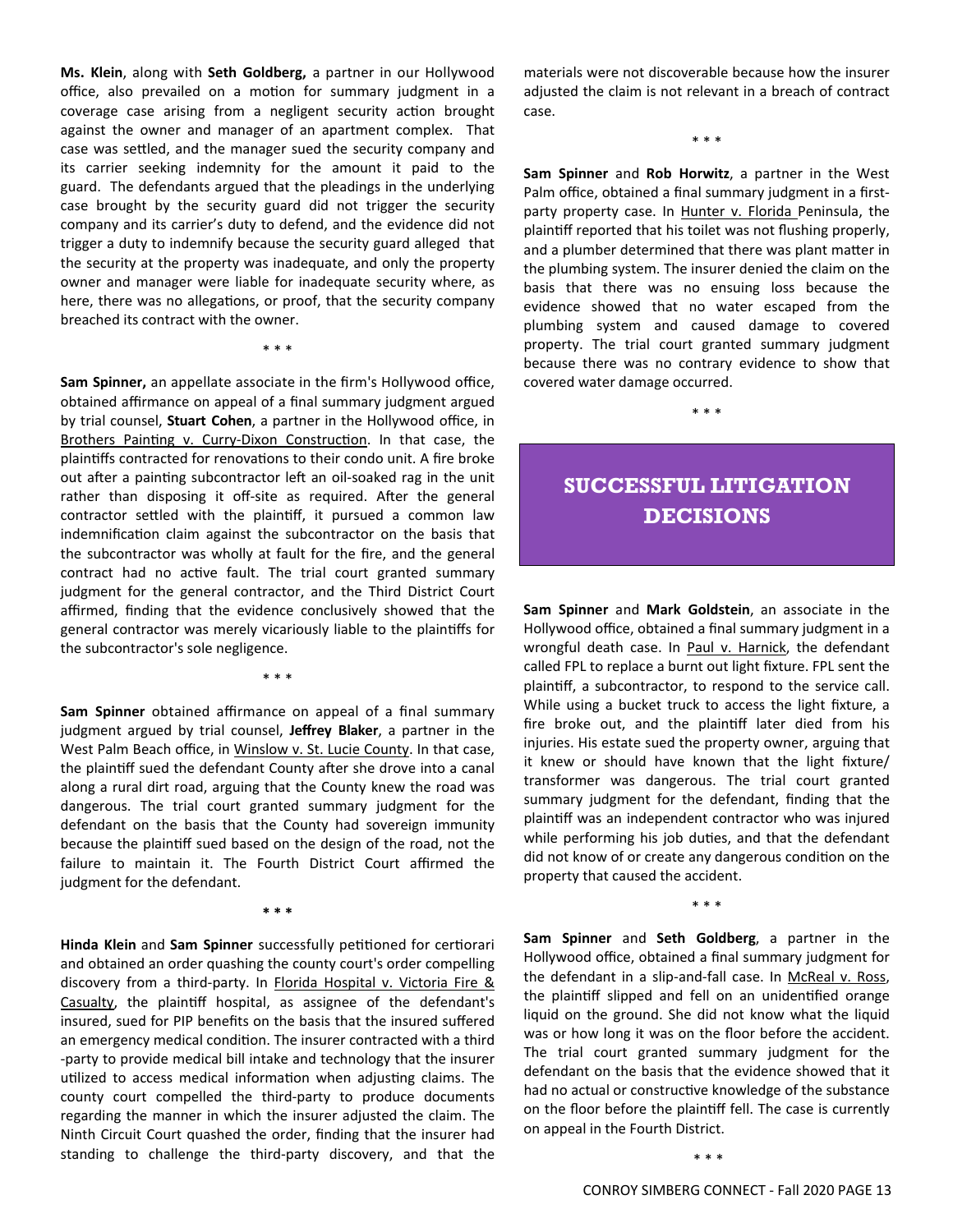Partners in the Hollywood Office, Diane Tutt and Dale **Friedman** won an appeal in a federal case in which the Plaintiff was alleged she had her children taken away from her by the Deptartment Children and Family Services and a contractor who we represented. The district court dismissed the case, and the Eleventh Circuit Court of Appeals affirmed in a written opinion of April Fox v. Dept. of Children and Families.

\* \* \*

In another federal case successfully handled by **Dale Friedman** and **Diane Tutt**, in which the Plaintiff sued our client, a charter school, and the Homestead Police Department for a litany of claims stemming from an arrest for trespass of the Plaintiff, a student's parent, the district court granted summary judgment, and the Eleventh Circuit Court of Appeals affirmed in a written opinion in the case of Mark Turner v. Homestead Police Dept., et al.

\* \* \*

**Jeff Carter** and **Rod Lundy**, partners in the firm's Orlando office, obtained a defense verdict in a premises case in Alachua County, Florida. The case was tried on liability only as the defense previously convinced the court to bifurcate the case.

Plaintiff claimed Defendant and his company negligently placed cable wiring along a door threshold in plaintiff's home while installing cable in multiple rooms. Plaintiff claimed he put a throw rug over the wiring, and he called the cable company multiple times to remedy the situation but it was never fixed before he tripped over the wiring a month later. However, other witnesses testified the cable company's call logs showed Plaintiff called only on performance issues, not wiring issues, before his fall.

In court, Plaintiff identified Defendant as the cable installer who performed the wiring, and his former girlfriend, appearing via video deposition, gave a description of the installer matching Defendant. Though Defendant was unsure if he'd performed cable work in Plaintiff's home, he testified he did not perform the wiring at issue because he would have been fired, and a part shown in the photographs was not the type he used in his work. The defense also argued plaintiff was aware of the wire, recognized it as a trip hazard, and could have easily corrected it by unscrewing the cable wire from the bedroom wall The defense also argued the *Slavin* doctrine.

The jury found there was no negligence on Defendants' part that was the legal cause of Plaintiff's fall.

\* \* \*

**Ed Herndon**, a partner in the Tallahassee office, obtained a judgment in an underinsured motorist case. The case was tried non‐jury in the United States District Court for the Northern District of Florida before the Hon. Roger Vinson.

The Plaintiff claimed that she suffered permanent neck and back injuries as the result of a minor rear end accident that occurred in 2013 in Destin, Florida. The carrier for the allegedly at fault driver had previously tendered its \$10,000 bodily injury limits. With respect to the impact between the two vehicles, the evidence offered by the defense at trial revealed that there was no damage to the rear of plaintiff's vehicle, and that the at fault driver, at the time of the accident, was unaware that an accident had taken place. With respect to damages, the evidence established that, in the 18 months prior to the accident, the plaintiff had over 110 chiropractic treatments and adjustments for cervical pain and discomfort, but there were also inconsistencies in the Plaintiff's testimony regarding her post accident treatment and her accident related complaints.

In a 26 page opinion, Judge Vinson found that virtually none of the plaintiff's testimony regarding the nature of the impact and her alleged injuries stemming from the impact was credible, and, as a consequence, the defendant was entitled to a judgment in its favor.

\* \* \* **Jeffrey K. Rubin**, a partner in the West Palm Beach office, recently prevailed on a Motion for Final Summary Judgment in a premises liability case in Broward County. In that case, the Plaintiff was riding a bicycle at night and hit a curb which he claimed was hidden and dangerous. In his Motion for Final Summary Judgment and Supplemental Memoranda, Mr. Rubin argued that our client, an asset management contractor, had no duty to alter the curb from the condition designed and constructed by others. He also argued that since the curb was maintained in accordance with the plans, specifications, and design standards, the curb was not a dangerous condition. He further contended that the curb was not a dangerous condition as a matter of law under the Open and Obvious Danger Doctrine. After a contentious hearing, the Court granted the Motion. The Plaintiff did not appeal or move for reconsideration.

**Cristobal Casal,** managing partner, and **Yasmine Kirollos**, an associate, in the firm's Fort Myers office, obtained a defense verdict in a premises liability case tried over 4 days in Charlotte County, Florida. Plaintiff claimed that she slipped and had a near fall in the service bay of a local automobile dealership. She alleged that the dealership allowed a dangerous condition consisting of an unidentified liquid to exist in the service area where customers would routinely drop off their vehicles. She further alleged that there was no warning communicated to her as to the presence of the liquid, nor of the slippery nature of the surface of the floor on which she had her near fall incident. Defendant contended that it had a well‐established set of policies and procedures in place for patrolling, inspecting, and maintaining the service area free and clear of any potential slip or trip hazards. Defendant also denied that there was any such substance on the date of the incident.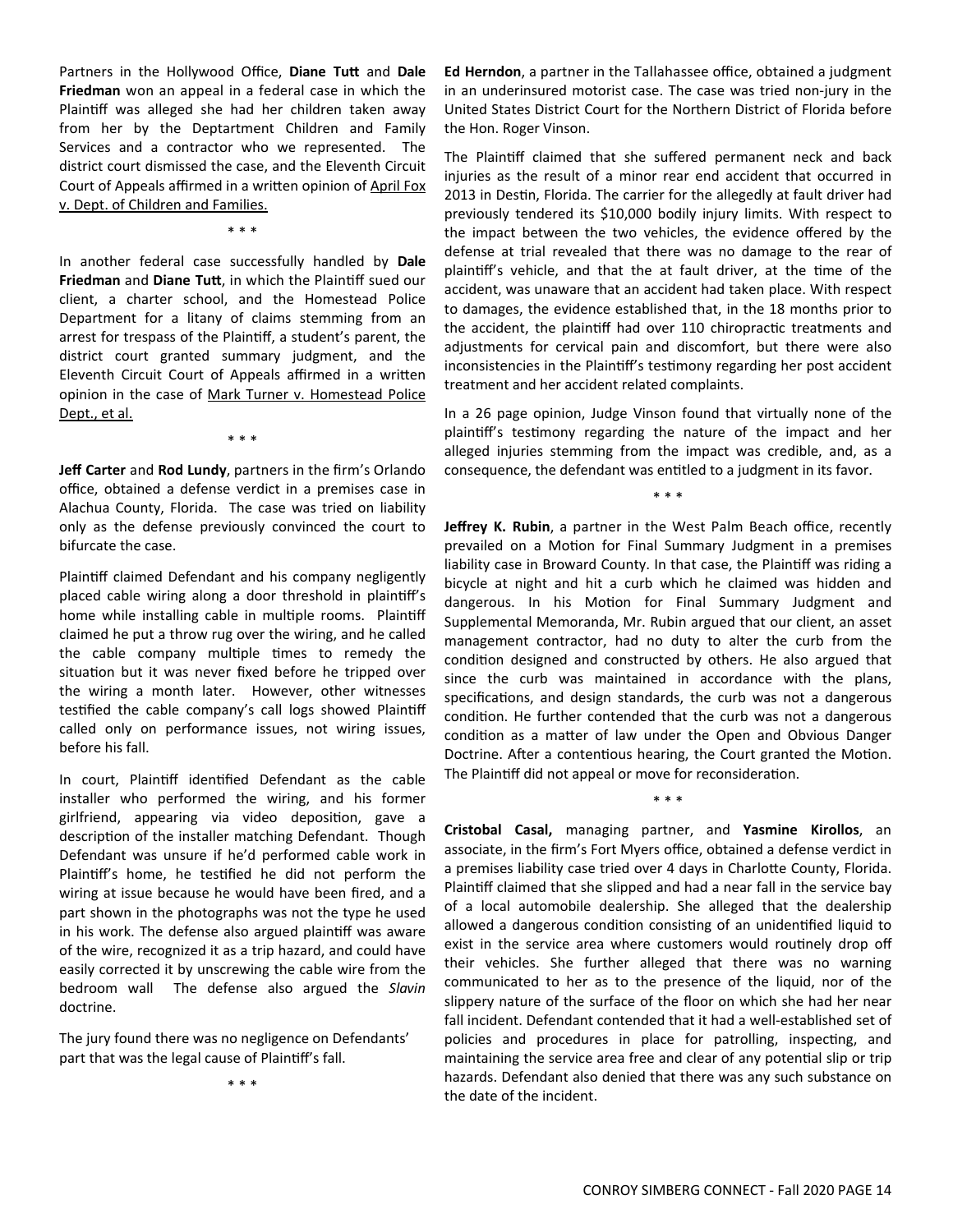As a result of the near fall, Plaintiff alleged that she suffered a neck, right shoulder, and low back injury for which she received extensive treatment. Plaintiff underwent a two level anterior cervical disc fusion (ACDF) and incurred almost \$250,000.00 in medical bills that she boarded at trial. She also alleged an inability to have constant employment from the date of her injury through her expected age of retirement of 65 or 70. The Plaintiff asked the jury to award \$2,500,000.00 at the close of trial.

The jury deliberated for less than 90 minutes before rendering its verdict of no liability against the Defendant.

\* \* \*

**Glenn Gunsten**, an associate in the Fort Myers office, obtained a defense verdict award at non-binding arbitration in claim involving allegations of an aggravation of a long-standing respiratory condition. Plaintiff alleged that she entered the bathroom of a commercial building where she worked and was exposed to toxic fumes when she opened the faucets in the restroom to wash her hands. It was determined through discussions with the building's maintenance personnel that they had placed Pine Sol in the floor drains of the bathrooms the day before to resolve a complaint of a sewer smell in the bathrooms. Defendants argued that Pine Sol has no toxic chemical properties and that it could not have caused the Plaintiff's claimed injuries. In response, Plaintiff argued a new theory at the arbitration that the injuries came from use of a toilet bowl cleaning product that had been recently purchased prior to servicing of the restroom.

The Plaintiff complained of a burning sensation in her nose and throat, as well as a loss of smell and taste. Thereafter, the arbitrator issued an award in favor of the defense finding no liability against either the property owner or the property management company. Following receipt of the award, they entered into a confidential settlement that resolved the case in its entirety.

\* \* \*

**Jeffrey Rubin**, a partner in the West Palm Beach office, prevailed on a motion for final summary judgment in a premises liability case in favor of a property owner. The Defendant argued that possession, control, and usage of the stairway where the Plaintiff slipped and fell had been assumed by the non‐party tenant pursuant to a lease agreement. Thereafter, the Plaintiff filed a motion for reconsideration of the final judgment in favor of the Defendant. Mr. Rubin and Diane Tutt, a partner in the appellate department in our Hollywood office, successfully argued against the motion for reconsideration, which was denied by the Court.

\* \* \*

Two of our Pensacola aƩorneys, **Millard L. Fretland,** a partner and **John R. Mahoney**, an associate, teamed up to score Summary Judgment victories in two First Judicial Circuit cases.

The first case was a trip and fall that occurred on the premises of our client's elegant hotel. Upon checking into her room, the Plaintiff was walking from the bedroom to the entry foyer when she tripped over the edge of the tile surface of the foyer which was higher than the carpeted surface of the bedroom. The Plaintiff alleged the edge constituted a dangerous condition which our client should have corrected. The Plaintiff sustained a broken hip and accumulated nearly \$100,000.00 in medical bills. Mr. Mahoney took excellent depositions of the Plaintiff and her husband and then prepared a written Motion for Summary Judgment based on their testimony. The Motion cited Florida law that held commercial landlords are not liable when the change in floor level is open and obvious unless the change in floor level is disguised in some fashion. The testimony established that there was no material dispute as to the open and obvious nature of the flooring in the hotel room. Mr. Fretland argued the Motion for Summary Judgment before the Circuit Court Judge. The Court agreed with Mr. Fretland, granted the motion, and entered judgment for the Defendant.

The second case involved a rear end automobile accident. The Plaintiff drove her car into the back of a construction truck owned and operated by our client. The force of collision totaled the Plaintiffs car, and she injured her neck, shoulder, and elbow. She was claiming roughly \$60,000.00 in past medicals and anticipated the need for future surgeries. The Plaintiff argued that the truck's rear elevator lift obscured the brake lights and she could not avoid the accident. This case was unique as the Plaintiff had captured the entirety of the accident on her dashboard camera. The video depicted the Plaintiff slamming into our client's truck full speed without braking or taking any evasive maneuver. After depositions were taken, Mr. Mahoney and Mr. Fretland collaborated with Samuel Spinner, an associate in the appellate department, to prepare a Motion for Summary Judgment. The motion asserted that under Florida law there is a rebuttable presumption that the rear driver in a rear‐end motor vehicle accident is wholly at fault for the accident. Mr. Mahoney argued the Motion before the Circuit Court Judge. Mr. Mahoney highlighted how the Plaintiff's deposition testimony and video evidence proved that the Plaintiff could not rebut this presumption. The Plaintiff did not have a substantial and reasonable explanation for having rear ended our client's truck other than her own inattentive driving. The Court agreed, granted the Motion for Summary Judgment, and dismissed the case.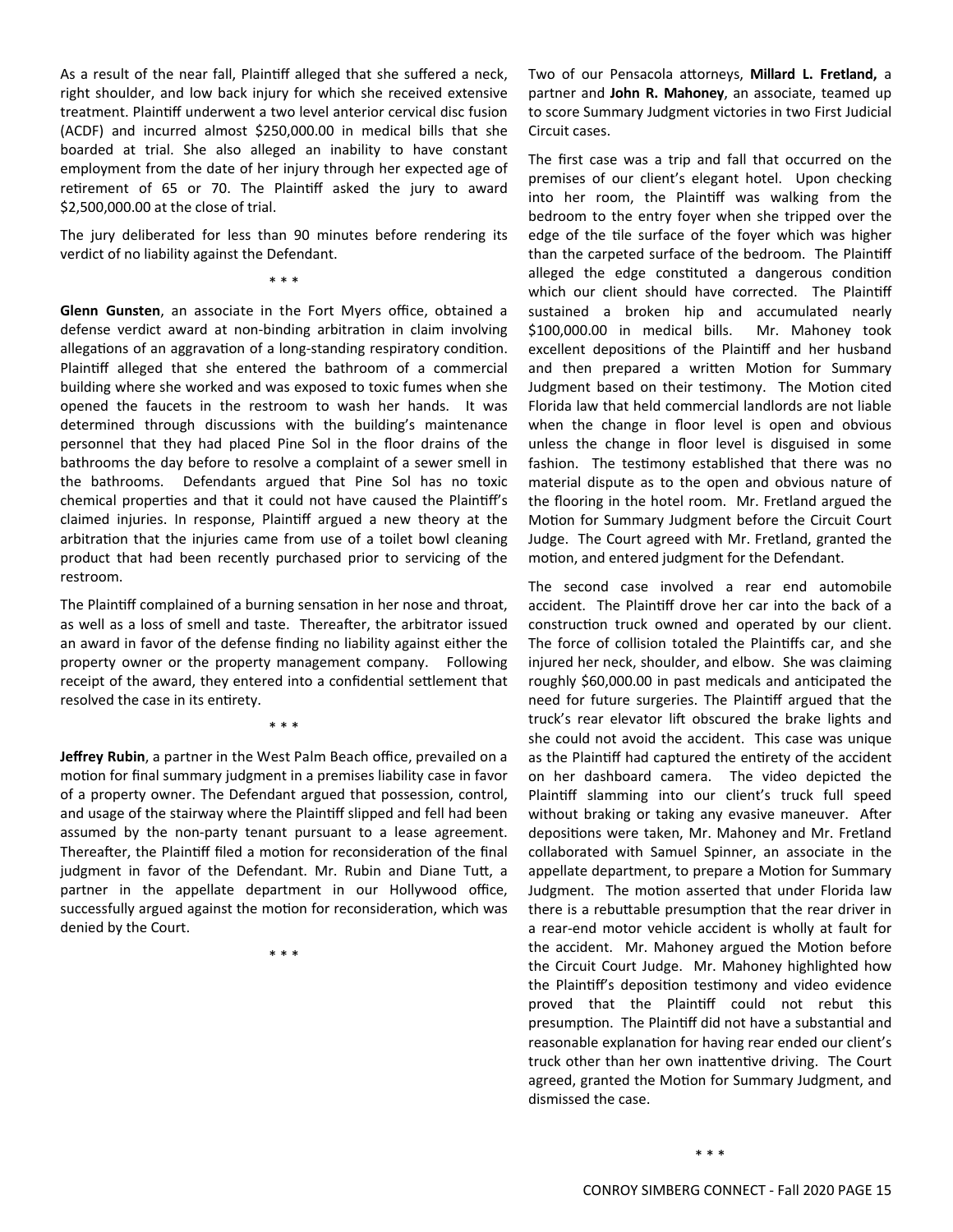**Brian Buczynski,** an associate in the firm's Fort Myers office, obtained a non-binding arbitration award for the defense in a lawsuit involving a first party Hurricane Irma claim.

After Hurricane Irma passed through, Plaintiffs hired a roofer to replace twelve concrete roof tiles on their two-year-old roof that were allegedly damaged during the storm. A month later, another roofing company made an unsolicited sales call to the Plaintiffs' home, informed them that they required a complete roof replacement, and provided an estimate for over \$100,000.00. The insurer's field adjuster found the relatively new roof to be in good condition, but provided an estimate for replacement of eight roof tiles. The insurer's engineer opined that fractured roof tiles were caused by improper installation, not wind, but that the roof tiles were available and could be individually replaced.

This case was referred by the court to mandatory non‐binding arbitration. After presentations were made during arbitration, discovery was left open long enough so that Plaintiffs' expert engineer could be deposed. Plaintiffs' engineer testified that individual roof tiles could not be replaced without replacing the underlayment since holes in the underlayment from fasteners could not be filled once individual roof tiles were removed, which would cause water penetration. However, based on the Florida High Wind Concrete and Clay Tile Installation Manual, roof tiles can be replaced and underlayment can be repaired as necessary. Since there was no evidence provided of damage to the underlayment caused by Hurricane Irma and only 5% of the roof tiles sustained minor storm related damage that was repairable, the arbiter awarded a defense verdict for the Defendant insurer.

\* \* \*

**Cristobal Casal,** managing partner, and **Yasmine Kirollos**, an associate, in the firm's Fort Myers office, obtained a non‐binding defense arbitration award in a Target case.

This matter arose out of a slip and near fall incident at a Target store located in Cape Coral, Lee County, Florida. The Plaintiff alleged to have slipped in a puddle of water from a leak in the ceiling and twisted her body before catching herself. Target had video surveillance from the date of the incident which showed the Plaintiff shopping in the store, but it did not capture any slip incident as alleged by the Plaintiff. Additionally, the video was enhanced to reveal that the condition in question likely came from two children playing in the area just 60 seconds before the Plaintiff walked through it. After the alleged incident, the Plaintiff can be seen on the video surveillance shopping in the store for another 11 minutes before reporting the condition of water on the floor to a nearby employee. She notably did not report slipping in the water until she returned to the store the next day. The Plaintiff did not present any evidence of a leak in the ceiling beyond photos of a stained ceiling tile taken several months after the alleged incident. Target and its roof maintenance vendor produced work orders for roof and ceiling maintenance confirming no documented leak in the area of the alleged incident.

The Plaintiff complained of neck pain after the fall and treated with pain management and physical therapy before undergoing an anterior cervical discectomy and fusion at the C5‐C6 level. She incurred a total of \$126,644.56 in medical bills.

The parties submitted to non-binding arbitration on May 26, 2020 and presented testimony from the Plaintiff and five Target employees along with the store surveillance video and the Plaintiff's medical records and bills. At the close of the arbitration session, the arbitrator returned a non-binding arbitration award in favor of the defense, finding no liability against Target. Following receipt of the award, the Plaintiff dismissed the lawsuit.

\* \* \*

*Legal Disclaimer: The accounts of recent trials, jury verdicts and seƩlements contained on this newsleƩer are intended to illustrate the experience of the firm in a variety of litigation areas. Each case is unique, and the results in one case do not necessarily indicate the quality or value of another case. If you have any quesƟons regarding any of these cases or wish to discuss a potenƟal case, please contact us.*